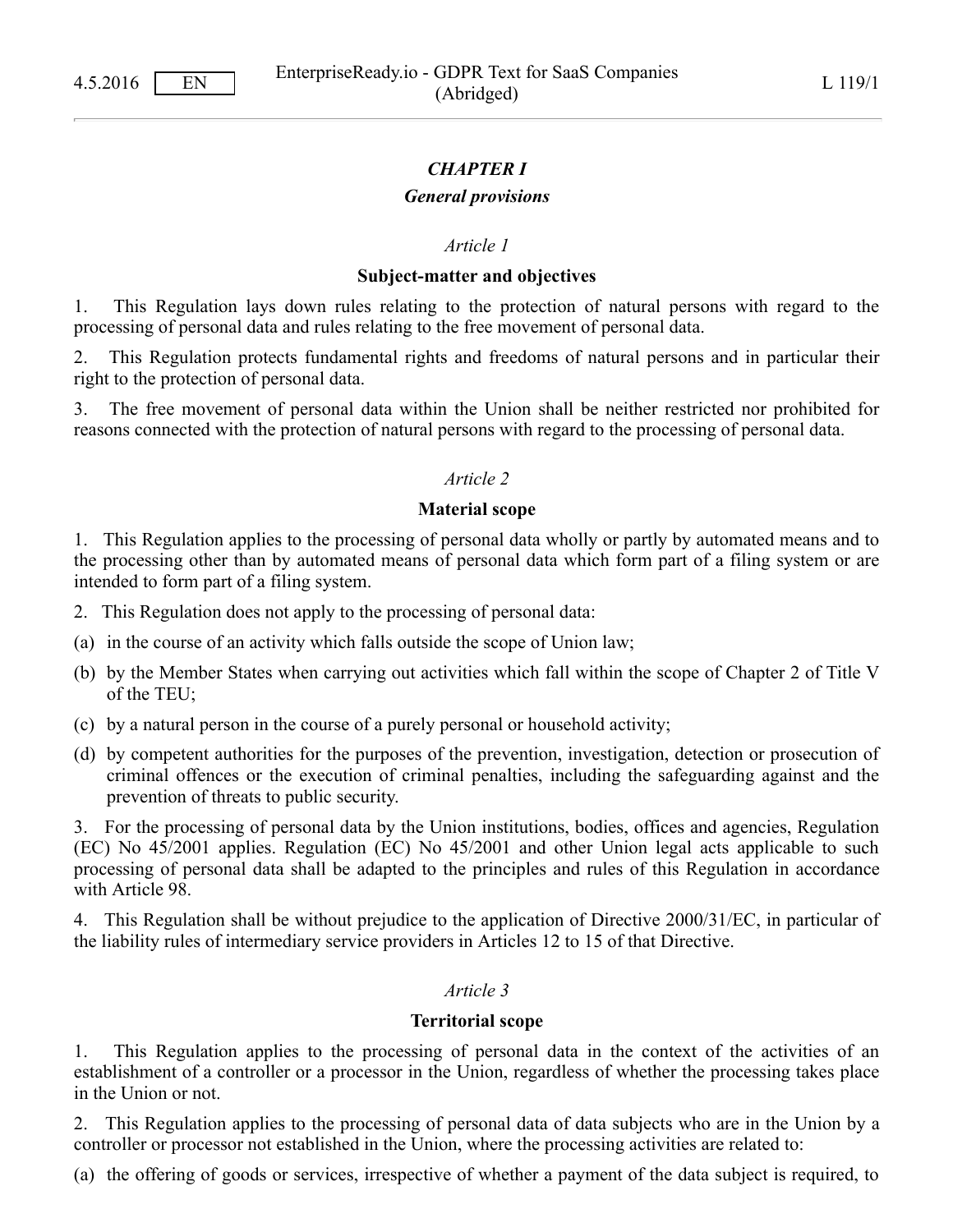such data subjects in the Union; or

(b) the monitoring of their behaviour as far as their behaviour takes place within the Union.

3. This Regulation applies to the processing of personal data by a controller not established in the Union, but in a place where Member State law applies by virtue of public international law.

## *Article 4*

## **Definitions**

For the purposes of this Regulation:

- (1) 'personal data' means any information relating to an identified or identifiable natural person ('data subject'); an identifiable natural person is one who can be identified, directly or indirectly, in particular by reference to an identifier such as a name, an identification number, location data, an online identifier or to one or more factors specific to the physical, physiological, genetic, mental, economic, cultural or social identity of that natural person;
- (2) 'processing' means any operation or set of operations which is performed on personal data or on sets of personal data, whether or not by automated means, such as collection, recording, organisation, structuring, storage, adaptation or alteration, retrieval, consultation, use, disclosure by transmission, dissemination or otherwise making available, alignment or combination, restriction, erasure or destruction;
- (3) 'restriction of processing' means the marking of stored personal data with the aim of limiting their processing in the future;
- (4) 'profiling' means any form of automated processing of personal data consisting of the use of personal data to evaluate certain personal aspects relating to a natural person, in particular to analyse or predict aspects concerning that natural person's performance at work, economic situation, health, personal preferences, interests, reliability, behaviour, location or movements;
- (5) 'pseudonymisation' means the processing of personal data in such a manner that the personal data can no longer be attributed to a specific data subject without the use of additional information, provided that such additional information is kept separately and is subject to technical and organisational measures to ensure that the personal data are not attributed to an identified or identifiable natural person;
- (6) 'filing system' means any structured set of personal data which are accessible according to specific criteria, whether centralised, decentralised or dispersed on a functional or geographical basis;
- (7) 'controller' means the natural or legal person, public authority, agency or other body which, alone or jointly with others, determines the purposes and means of the processing of personal data; where the purposes and means of such processing are determined by Union or Member State law, the controller or the specific criteria for its nomination may be provided for by Union or Member State law;
- (8) 'processor' means a natural or legal person, public authority, agency or other body which processes personal data on behalf of the controller;
- (9) 'recipient' means a natural or legal person, public authority, agency or another body, to which the personal data are disclosed, whether a third party or not. However, public authorities which may receive personal data in the framework of a particular inquiry in accordance with Union or Member State law shall not be regarded as recipients; the processing of those data by those public authorities shall be in compliance with the applicable data protection rules according to the purposes of the processing;
- (10)'third party' means a natural or legal person, public authority, agency or body other than the data subject, controller, processor and persons who, under the direct authority of the controller or processor, are authorised to process personal data;
- (11)'consent' of the data subject means any freely given, specific, informed and unambiguous indication of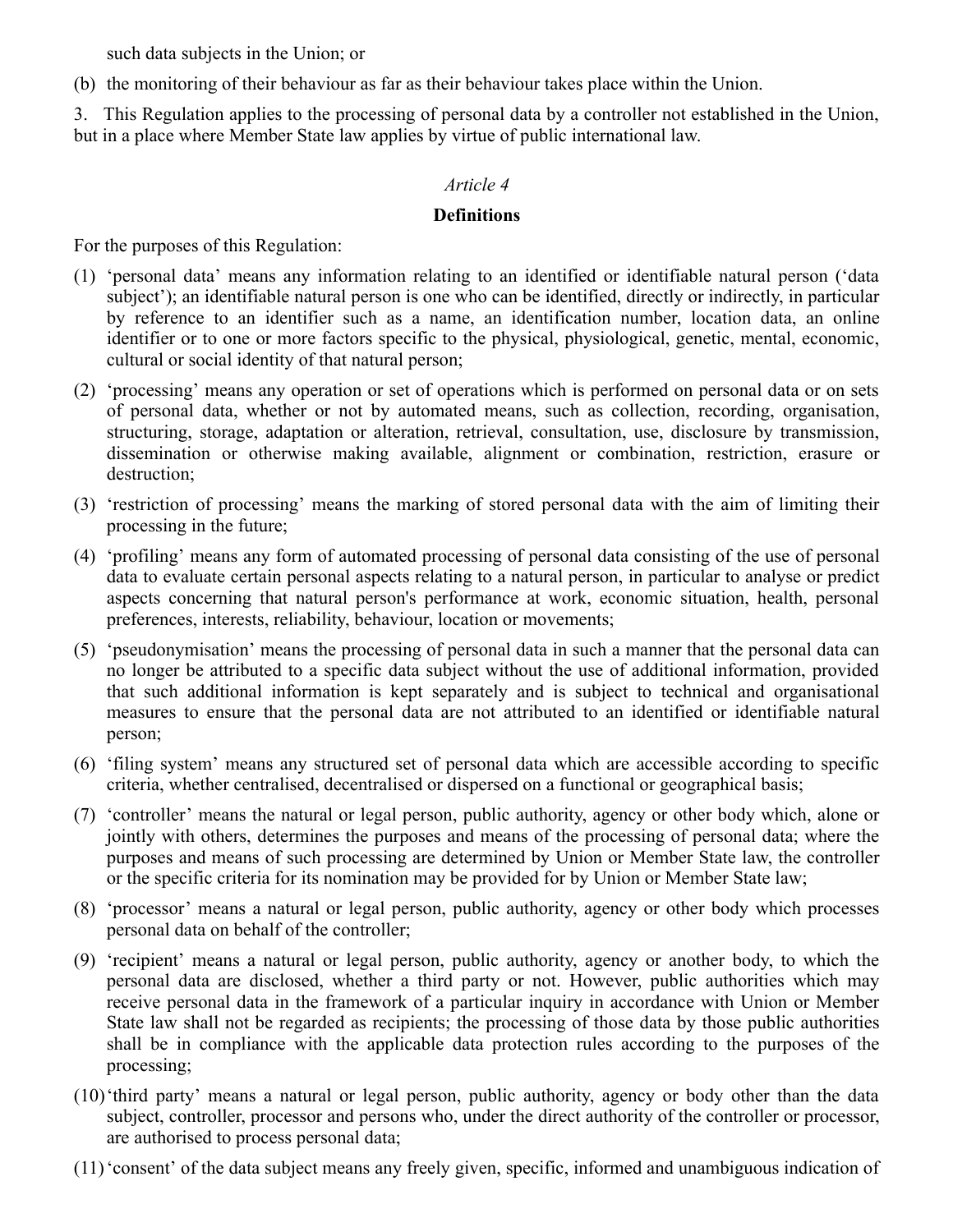the data subject's wishes by which he or she, by a statement or by a clear affirmative action, signifies agreement to the processing of personal data relating to him or her;

- (12)'personal data breach' means a breach of security leading to the accidental or unlawful destruction, loss, alteration, unauthorised disclosure of, or access to, personal data transmitted, stored or otherwise processed;
- (13)'genetic data' means personal data relating to the inherited or acquired genetic characteristics of a natural person which give unique information about the physiology or the health of that natural person and which result, in particular, from an analysis of a biological sample from the natural person in question;
- (14)'biometric data' means personal data resulting from specific technical processing relating to the physical, physiological or behavioural characteristics of a natural person, which allow or confirm the unique identification of that natural person, such as facial images or dactyloscopic data;
- (15)'data concerning health' means personal data related to the physical or mental health of a natural person, including the provision of health care services, which reveal information about his or her health status;
- (16)'main establishment' means:
	- (a) as regards a controller with establishments in more than one Member State, the place of its central administration in the Union, unless the decisions on the purposes and means of the processing of personal data are taken in another establishment of the controller in the Union and the latter establishment has the power to have such decisions implemented, in which case the establishment having taken such decisions is to be considered to be the main establishment;
	- (b) as regards a processor with establishments in more than one Member State, the place of its central administration in the Union, or, if the processor has no central administration in the Union, the establishment of the processor in the Union where the main processing activities in the context of the activities of an establishment of the processor take place to the extent that the processor is subject to specific obligations under this Regulation;
- (17)'representative' means a natural or legal person established in the Union who, designated by the controller or processor in writing pursuant to Article 27, represents the controller or processor with regard to their respective obligations under this Regulation;
- (18)'enterprise' means a natural or legal person engaged in an economic activity, irrespective of its legal form, including partnerships or associations regularly engaged in an economic activity;
- (19)'group of undertakings' means a controlling undertaking and its controlled undertakings;
- (20)'binding corporate rules' means personal data protection policies which are adhered to by a controller or processor established on the territory of a Member State for transfers or a set of transfers of personal data to a controller or processor in one or more third countries within a group of undertakings, or group of enterprises engaged in a joint economic activity;
- (21)'supervisory authority' means an independent public authority which is established by a Member State pursuant to Article 51;
- (22)'supervisory authority concerned' means a supervisory authority which is concerned by the processing of personal data because:
	- (a) the controller or processor is established on the territory of the Member State of that supervisory authority;
	- (b) data subjects residing in the Member State of that supervisory authority are substantially affected or likely to be substantially affected by the processing; or
	- (c) a complaint has been lodged with that supervisory authority;

 $(23)$  'cross-border processing' means either: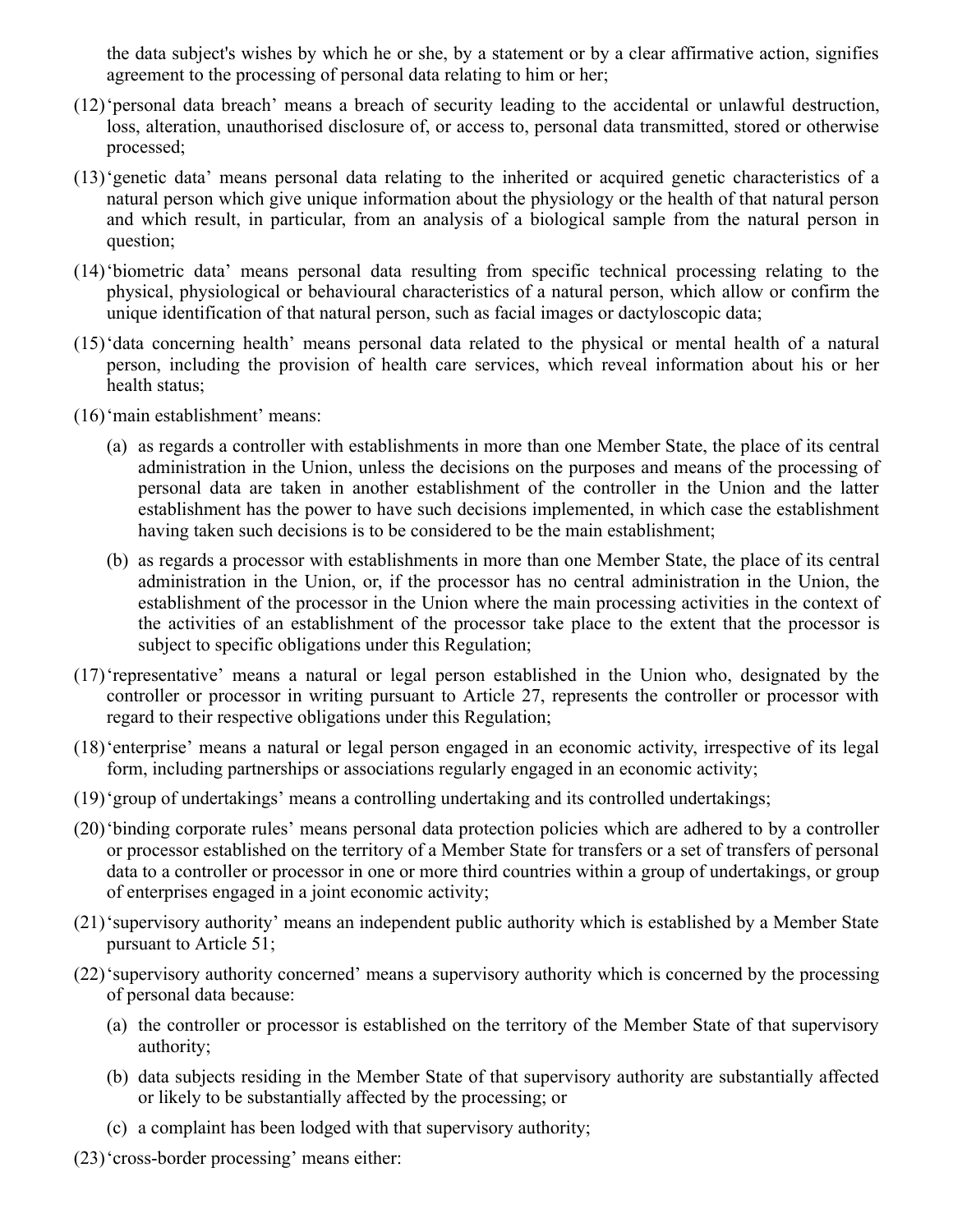- (a) processing of personal data which takes place in the context of the activities of establishments in more than one Member State of a controller or processor in the Union where the controller or processor is established in more than one Member State; or
- (b) processing of personal data which takes place in the context of the activities of a single establishment of a controller or processor in the Union but which substantially affects or is likely to substantially affect data subjects in more than one Member State.
- (24)'relevant and reasoned objection' means an objection to a draft decision as to whether there is an infringement of this Regulation, or whether envisaged action in relation to the controller or processor complies with this Regulation, which clearly demonstrates the significance of the risks posed by the draft decision as regards the fundamental rights and freedoms of data subjects and, where applicable, the free flow of personal data within the Union;
- (25)'information society service' means a service as defined in point (b) of Article 1(1) of Directive (EU) 2015/1535 of the European Parliament and of the Council
- (26)'international organisation' means an organisation and its subordinate bodies governed by public international law, or any other body which is set up by, or on the basis of, an agreement between two or more countries.

# *CHAPTER II*

## *Principles*

## *Article 5*

## **Principles relating to processing of personal data**

- 1. Personal data shall be:
- (a) processed lawfully, fairly and in a transparent manner in relation to the data subject ('lawfulness, fairness and transparency');
- (b) collected for specified, explicit and legitimate purposes and not further processed in a manner that is incompatible with those purposes; further processing for archiving purposes in the public interest, scientific or historical research purposes or statistical purposes shall, in accordance with Article 89(1), not be considered to be incompatible with the initial purposes ('purpose limitation');
- (c) adequate, relevant and limited to what is necessary in relation to the purposes for which they are processed ('data minimisation');
- (d) accurate and, where necessary, kept up to date; every reasonable step must be taken to ensure that personal data that are inaccurate, having regard to the purposes for which they are processed, are erased or rectified without delay ('accuracy');
- (e) kept in a form which permits identification of data subjects for no longer than is necessary for the purposes for which the personal data are processed; personal data may be stored for longer periods insofar as the personal data will be processed solely for archiving purposes in the public interest, scientific or historical research purposes or statistical purposes in accordance with Article 89(1) subject to implementation of the appropriate technical and organisational measures required by this Regulation in order to safeguard the rights and freedoms of the data subject ('storage limitation');
- (f) processed in a manner that ensures appropriate security of the personal data, including protection against unauthorised or unlawful processing and against accidental loss, destruction or damage, using appropriate technical or organisational measures ('integrity and confidentiality').

2. The controller shall be responsible for, and be able to demonstrate compliance with, paragraph 1 ('accountability').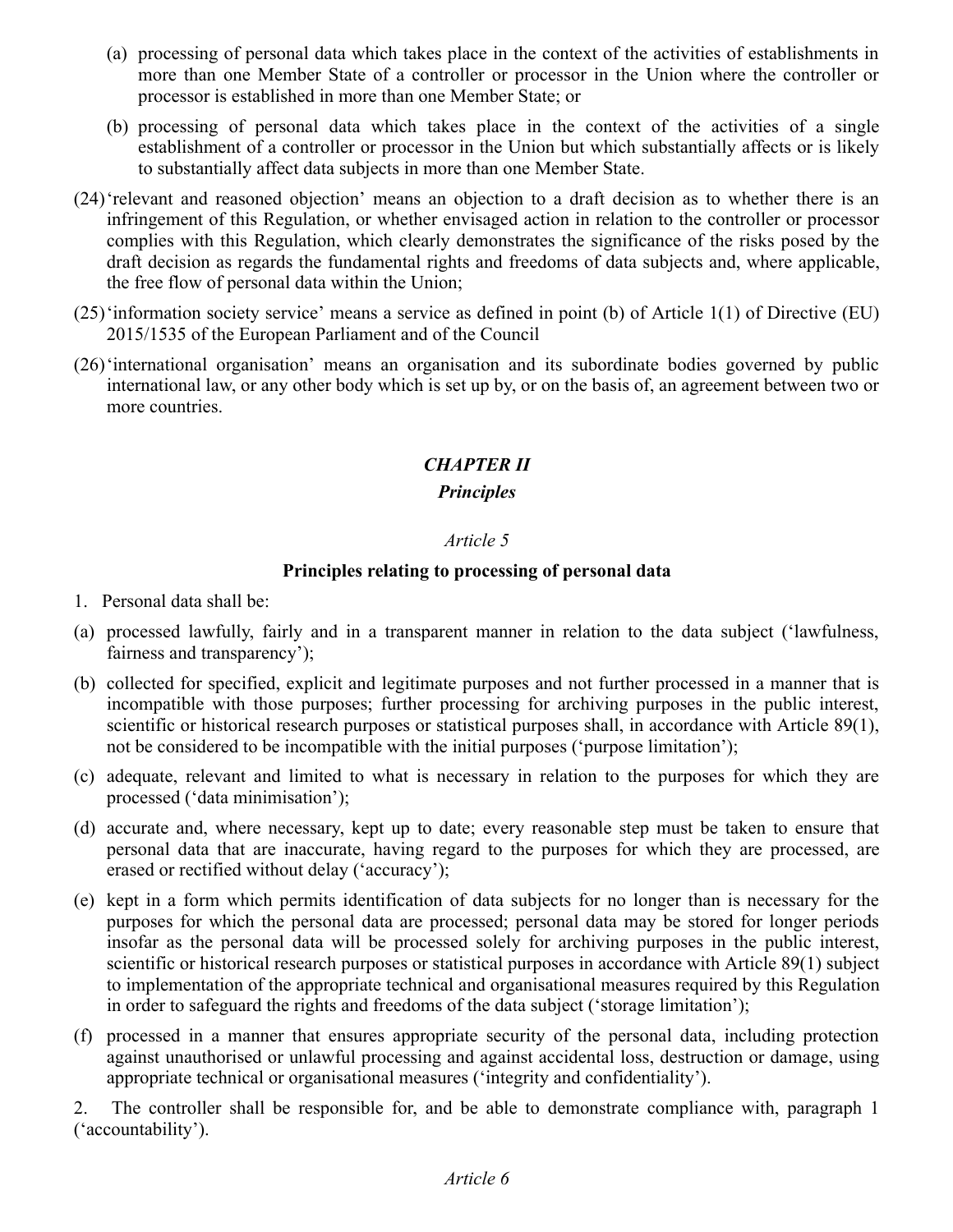## **Lawfulness of processing**

- 1. Processing shall be lawful only if and to the extent that at least one of the following applies:
- (a) the data subject has given consent to the processing of his or her personal data for one or more specific purposes;
- (b) processing is necessary for the performance of a contract to which the data subject is party or in order to take steps at the request of the data subject prior to entering into a contract;
- (c) processing is necessary for compliance with a legal obligation to which the controller is subject;
- (d) processing is necessary in order to protect the vital interests of the data subject or of another natural person;
- (e) processing is necessary for the performance of a task carried out in the public interest or in the exercise of official authority vested in the controller;
- (f) processing is necessary for the purposes of the legitimate interests pursued by the controller or by a third party, except where such interests are overridden by the interests or fundamental rights and freedoms of the data subject which require protection of personal data, in particular where the data subject is a child.

Point (f) of the first subparagraph shall not apply to processing carried out by public authorities in the performance of their tasks.

2. Member States may maintain or introduce more specific provisions to adapt the application of the rules of this Regulation with regard to processing for compliance with points (c) and (e) of paragraph 1 by determining more precisely specific requirements for the processing and other measures to ensure lawful and fair processing including for other specific processing situations as provided for in Chapter IX.

- 3. The basis for the processing referred to in point (c) and (e) of paragraph 1 shall be laid down by:
- (a) Union law; or
- (b) Member State law to which the controller is subject.

The purpose of the processing shall be determined in that legal basis or, as regards the processing referred to in point (e) of paragraph 1, shall be necessary for the performance of a task carried out in the public interest or in the exercise of official authority vested in the controller. That legal basis may contain specific provisions to adapt the application of rules of this Regulation, inter alia: the general conditions governing the lawfulness of processing by the controller; the types of data which are subject to the processing; the data subjects concerned; the entities to, and the purposes for which, the personal data may be disclosed; the purpose limitation; storage periods; and processing operations and processing procedures, including measures to ensure lawful and fair processing such as those for other specific processing situations as provided for in Chapter IX. The Union or the Member State law shall meet an objective of public interest and be proportionate to the legitimate aim pursued.

4. Where the processing for a purpose other than that for which the personal data have been collected is not based on the data subject's consent or on a Union or Member State law which constitutes a necessary and proportionate measure in a democratic society to safeguard the objectives referred to in Article 23(1), the controller shall, in order to ascertain whether processing for another purpose is compatible with the purpose for which the personal data are initially collected, take into account, inter alia:

- (a) any link between the purposes for which the personal data have been collected and the purposes of the intended further processing;
- (b) the context in which the personal data have been collected, in particular regarding the relationship between data subjects and the controller;
- (c) the nature of the personal data, in particular whether special categories of personal data are processed, pursuant to Article 9, or whether personal data related to criminal convictions and offences are processed, pursuant to Article 10;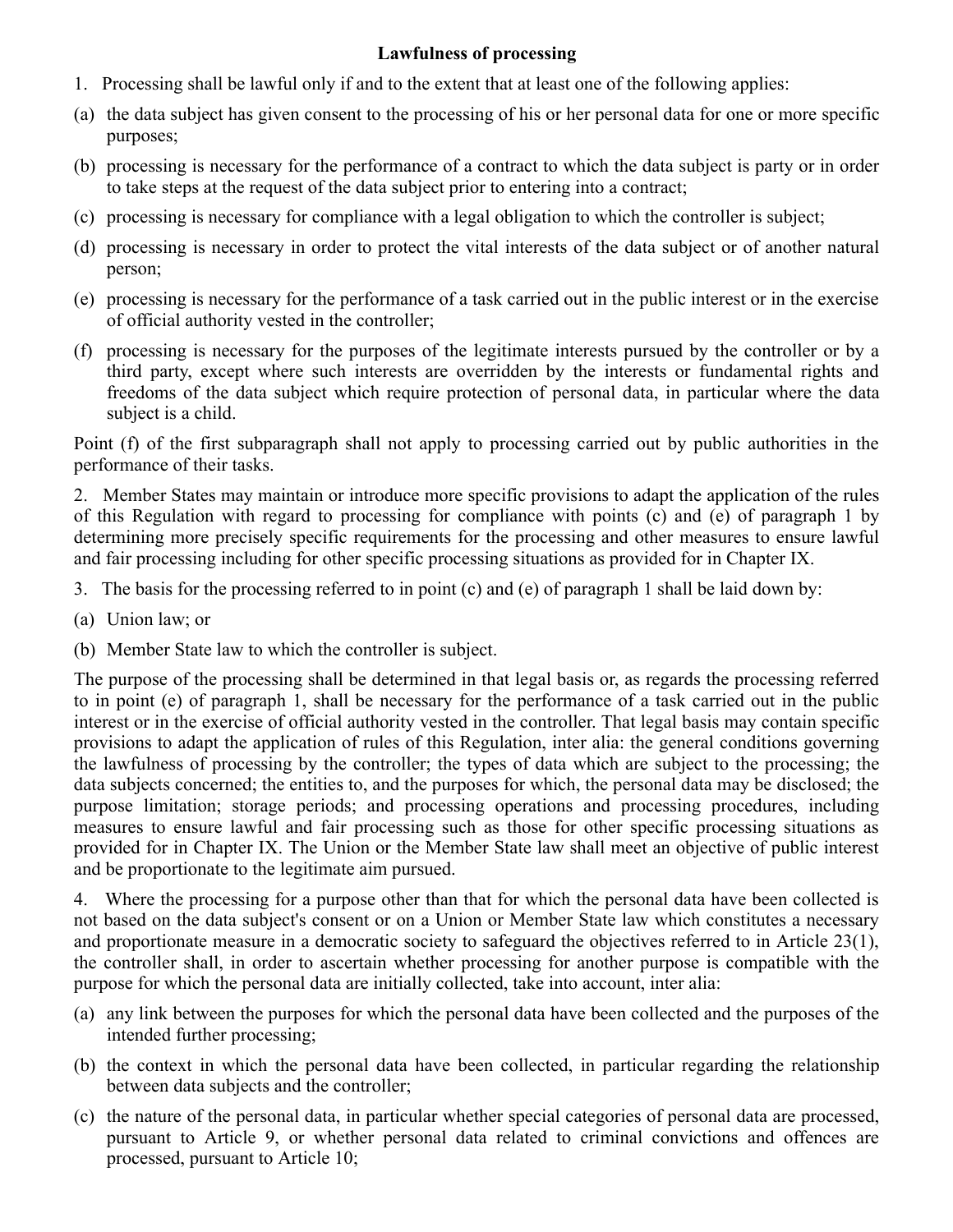- (d) the possible consequences of the intended further processing for data subjects;
- (e) the existence of appropriate safeguards, which may include encryption or pseudonymisation.

## *Article 7*

## **Conditions for consent**

1. Where processing is based on consent, the controller shall be able to demonstrate that the data subject has consented to processing of his or her personal data.

2. If the data subject's consent is given in the context of a written declaration which also concerns other matters, the request for consent shall be presented in a manner which is clearly distinguishable from the other matters, in an intelligible and easily accessible form, using clear and plain language. Any part of such a declaration which constitutes an infringement of this Regulation shall not be binding.

3. The data subject shall have the right to withdraw his or her consent at any time. The withdrawal of consent shall not affect the lawfulness of processing based on consent before its withdrawal. Prior to giving consent, the data subject shall be informed thereof. It shall be as easy to withdraw as to give consent.

4. When assessing whether consent is freely given, utmost account shall be taken of whether, *inter alia*, the performance of a contract, including the provision of a service, is conditional on consent to the processing of personal data that is not necessary for the performance of that contract.

## *Article 8*

## **Conditions applicable to child's consent in relation to information society services**

1. Where point (a) of Article 6(1) applies, in relation to the offer of information society services directly to a child, the processing of the personal data of a child shall be lawful where the child is at least 16 years old. Where the child is below the age of 16 years, such processing shall be lawful only if and to the extent that consent is given or authorised by the holder of parental responsibility over the child.

Member States may provide by law for a lower age for those purposes provided that such lower age is not below 13 years.

2. The controller shall make reasonable efforts to verify in such cases that consent is given or authorised by the holder of parental responsibility over the child, taking into consideration available technology.

3. Paragraph 1 shall not affect the general contract law of Member States such as the rules on the validity, formation or effect of a contract in relation to a child.

## *Article 9*

## **Processing of special categories of personal data**

1. Processing of personal data revealing racial or ethnic origin, political opinions, religious or philosophical beliefs, or trade union membership, and the processing of genetic data, biometric data for the purpose of uniquely identifying a natural person, data concerning health or data concerning a natural person's sex life or sexual orientation shall be prohibited.

- 2. Paragraph 1 shall not apply if one of the following applies:
- (a) the data subject has given explicit consent to the processing of those personal data for one or more specified purposes, except where Union or Member State law provide that the prohibition referred to in paragraph 1 may not be lifted by the data subject;
- (b) processing is necessary for the purposes of carrying out the obligations and exercising specific rights of the controller or of the data subject in the field of employment and social security and social protection law in so far as it is authorised by Union or Member State law or a collective agreement pursuant to Member State law providing for appropriate safeguards for the fundamental rights and the interests of the data subject;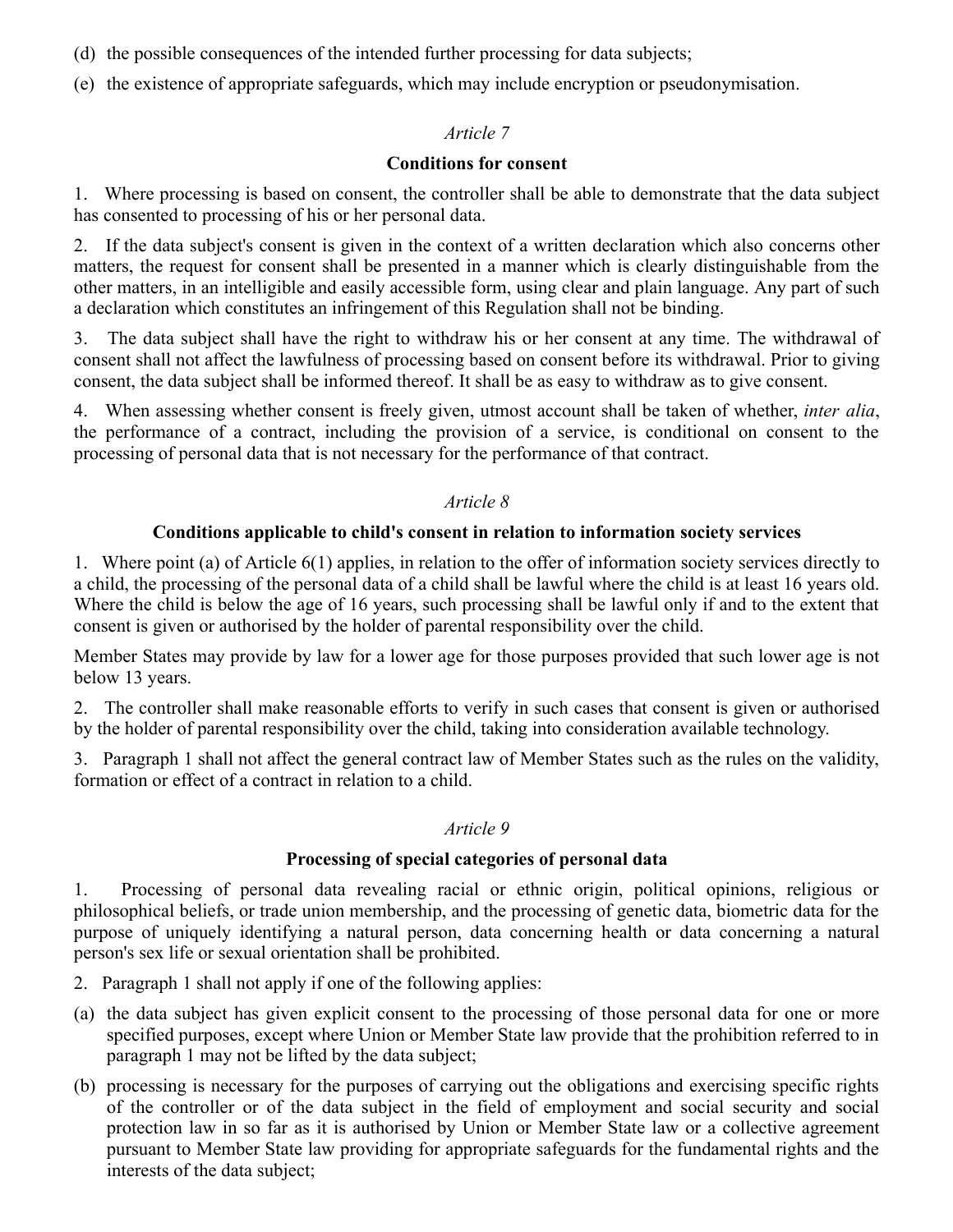- (c) processing is necessary to protect the vital interests of the data subject or of another natural person where the data subject is physically or legally incapable of giving consent;
- (d) processing is carried out in the course of its legitimate activities with appropriate safeguards by a foundation, association or any other not-for-profit body with a political, philosophical, religious or trade union aim and on condition that the processing relates solely to the members or to former members of the body or to persons who have regular contact with it in connection with its purposes and that the personal data are not disclosed outside that body without the consent of the data subjects;
- (e) processing relates to personal data which are manifestly made public by the data subject;
- (f) processing is necessary for the establishment, exercise or defence of legal claims or whenever courts are acting in their judicial capacity;
- (g) processing is necessary for reasons of substantial public interest, on the basis of Union or Member State law which shall be proportionate to the aim pursued, respect the essence of the right to data protection and provide for suitable and specific measures to safeguard the fundamental rights and the interests of the data subject;
- (h) processing is necessary for the purposes of preventive or occupational medicine, for the assessment of the working capacity of the employee, medical diagnosis, the provision of health or social care or treatment or the management of health or social care systems and services on the basis of Union or Member State law or pursuant to contract with a health professional and subject to the conditions and safeguards referred to in paragraph 3;
- (i) processing is necessary for reasons of public interest in the area of public health, such as protecting against serious cross-border threats to health or ensuring high standards of quality and safety of health care and of medicinal products or medical devices, on the basis of Union or Member State law which provides for suitable and specific measures to safeguard the rights and freedoms of the data subject, in particular professional secrecy;
- (j) processing is necessary for archiving purposes in the public interest, scientific or historical research purposes or statistical purposes in accordance with Article 89(1) based on Union or Member State law which shall be proportionate to the aim pursued, respect the essence of the right to data protection and provide for suitable and specific measures to safeguard the fundamental rights and the interests of the data subject.

3. Personal data referred to in paragraph 1 may be processed for the purposes referred to in point (h) of paragraph 2 when those data are processed by or under the responsibility of a professional subject to the obligation of professional secrecy under Union or Member State law or rules established by national competent bodies or by another person also subject to an obligation of secrecy under Union or Member State law or rules established by national competent bodies.

4. Member States may maintain or introduce further conditions, including limitations, with regard to the processing of genetic data, biometric data or data concerning health.

#### *Article 10*

#### **Processing of personal data relating to criminal convictions and offences**

Processing of personal data relating to criminal convictions and offences or related security measures based on Article 6(1) shall be carried out only under the control of official authority or when the processing is authorised by Union or Member State law providing for appropriate safeguards for the rights and freedoms of data subjects. Any comprehensive register of criminal convictions shall be kept only under the control of official authority.

#### *Article 11*

#### **Processing which does not require identification**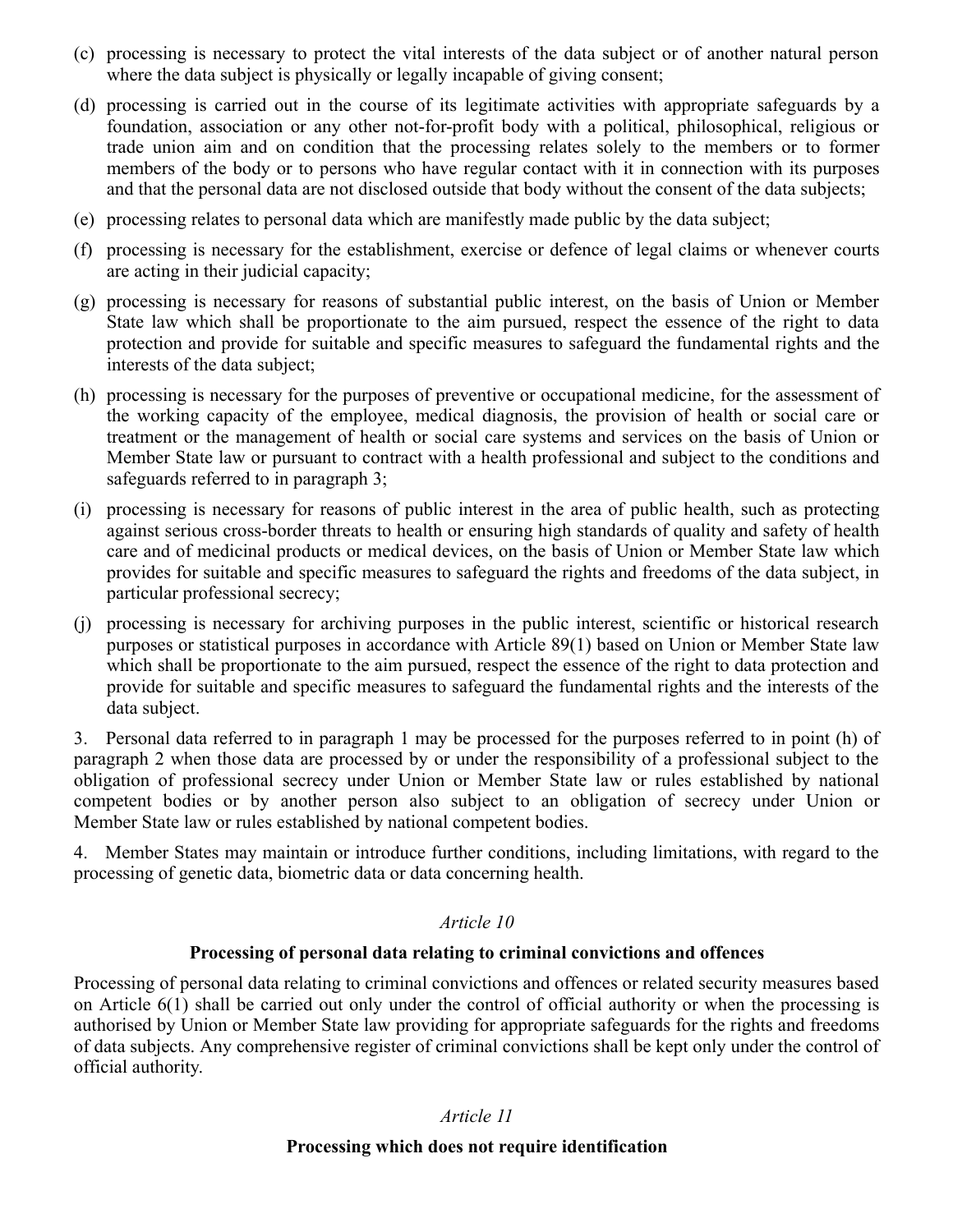1. If the purposes for which a controller processes personal data do not or do no longer require the identification of a data subject by the controller, the controller shall not be obliged to maintain, acquire or process additional information in order to identify the data subject for the sole purpose of complying with this Regulation.

2. Where, in cases referred to in paragraph 1 of this Article, the controller is able to demonstrate that it is not in a position to identify the data subject, the controller shall inform the data subject accordingly, if possible. In such cases, Articles 15 to 20 shall not apply except where the data subject, for the purpose of exercising his or her rights under those articles, provides additional information enabling his or her identification.

## *CHAPTER III*

#### *Rights of the data subject*

## **Section 1 Transparency and modalities**

#### *Article 12*

#### **Transparent information, communication and modalities for the exercise of the rights of the data subject**

1. The controller shall take appropriate measures to provide any information referred to in Articles 13 and 14 and any communication under Articles 15 to 22 and 34 relating to processing to the data subject in a concise, transparent, intelligible and easily accessible form, using clear and plain language, in particular for any information addressed specifically to a child. The information shall be provided in writing, or by other means, including, where appropriate, by electronic means. When requested by the data subject, the information may be provided orally, provided that the identity of the data subject is proven by other means.

2. The controller shall facilitate the exercise of data subject rights under Articles 15 to 22. In the cases referred to in Article  $11(2)$ , the controller shall not refuse to act on the request of the data subject for exercising his or her rights under Articles 15 to 22, unless the controller demonstrates that it is not in a position to identify the data subject.

3. The controller shall provide information on action taken on a request under Articles 15 to 22 to the data subject without undue delay and in any event within one month of receipt of the request. That period may be extended by two further months where necessary, taking into account the complexity and number of the requests. The controller shall inform the data subject of any such extension within one month of receipt of the request, together with the reasons for the delay. Where the data subject makes the request by electronic form means, the information shall be provided by electronic means where possible, unless otherwise requested by the data subject.

4. If the controller does not take action on the request of the data subject, the controller shall inform the data subject without delay and at the latest within one month of receipt of the request of the reasons for not taking action and on the possibility of lodging a complaint with a supervisory authority and seeking a judicial remedy.

5. Information provided under Articles 13 and 14 and any communication and any actions taken under Articles 15 to 22 and 34 shall be provided free of charge. Where requests from a data subject are manifestly unfounded or excessive, in particular because of their repetitive character, the controller may either:

- (a) charge a reasonable fee taking into account the administrative costs of providing the information or communication or taking the action requested; or
- (b) refuse to act on the request.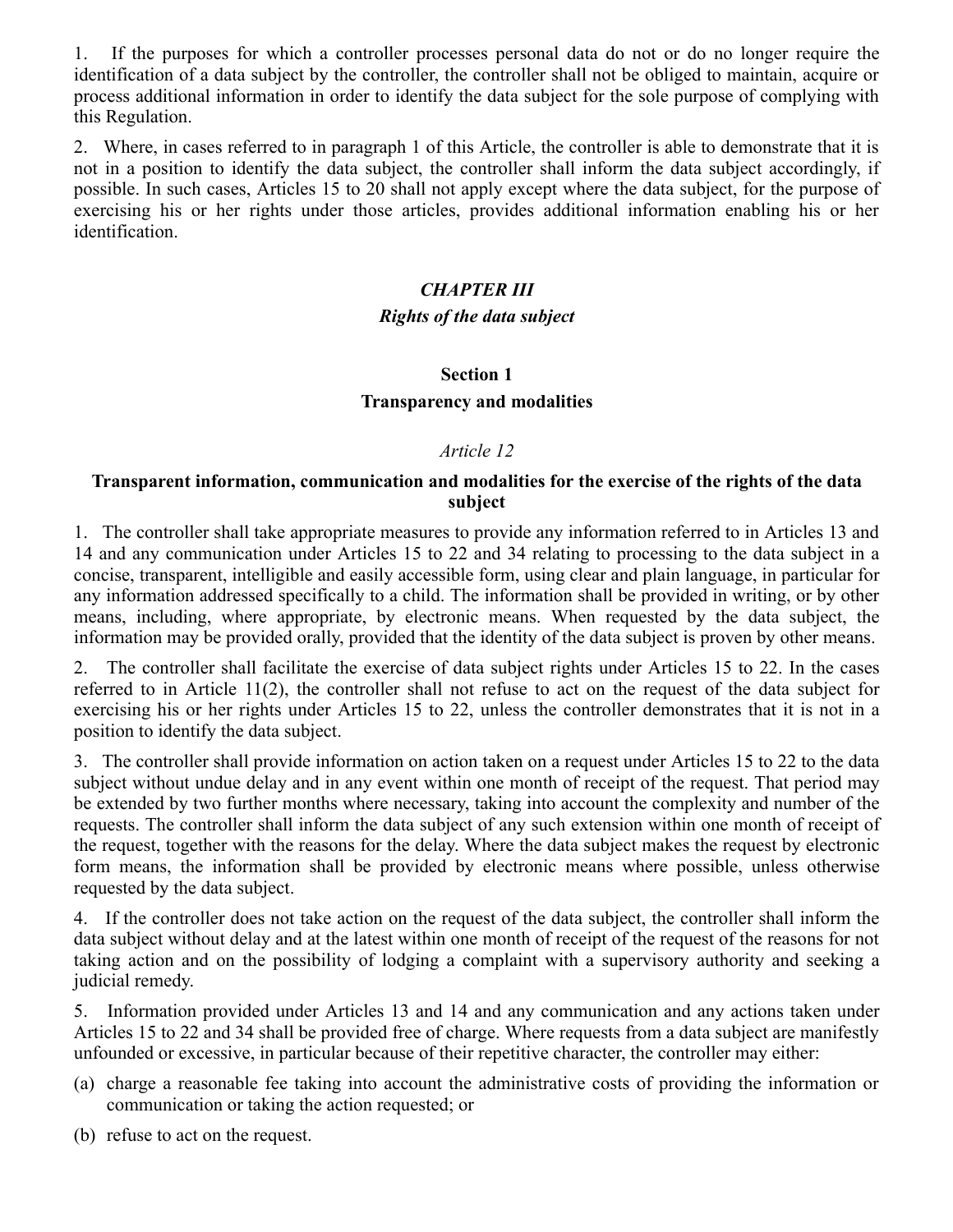The controller shall bear the burden of demonstrating the manifestly unfounded or excessive character of the request.

6. Without prejudice to Article 11, where the controller has reasonable doubts concerning the identity of the natural person making the request referred to in Articles 15 to 21, the controller may request the provision of additional information necessary to confirm the identity of the data subject.

7. The information to be provided to data subjects pursuant to Articles 13 and 14 may be provided in combination with standardised icons in order to give in an easily visible, intelligible and clearly legible manner a meaningful overview of the intended processing. Where the icons are presented electronically they shall be machine-readable.

8. The Commission shall be empowered to adopt delegated acts in accordance with Article 92 for the purpose of determining the information to be presented by the icons and the procedures for providing standardised icons.

#### **Section 2**

#### **Information and access to personal data**

#### *Article 13*

#### **Information to be provided where personal data are collected from the data subject**

1. Where personal data relating to a data subject are collected from the data subject, the controller shall, at the time when personal data are obtained, provide the data subject with all of the following information:

- (a) the identity and the contact details of the controller and, where applicable, of the controller's representative;
- (b) the contact details of the data protection officer, where applicable;
- (c) the purposes of the processing for which the personal data are intended as well as the legal basis for the processing;
- (d) where the processing is based on point  $(f)$  of Article  $6(1)$ , the legitimate interests pursued by the controller or by a third party;
- (e) the recipients or categories of recipients of the personal data, if any;
- (f) where applicable, the fact that the controller intends to transfer personal data to a third country or international organisation and the existence or absence of an adequacy decision by the Commission, or in the case of transfers referred to in Article 46 or 47, or the second subparagraph of Article 49(1), reference to the appropriate or suitable safeguards and the means by which to obtain a copy of them or where they have been made available.

2. In addition to the information referred to in paragraph 1, the controller shall, at the time when personal data are obtained, provide the data subject with the following further information necessary to ensure fair and transparent processing:

- (a) the period for which the personal data will be stored, or if that is not possible, the criteria used to determine that period;
- (b) the existence of the right to request from the controller access to and rectification or erasure of personal data or restriction of processing concerning the data subject or to object to processing as well as the right to data portability;
- (c) where the processing is based on point (a) of Article 6(1) or point (a) of Article 9(2), the existence of the right to withdraw consent at any time, without affecting the lawfulness of processing based on consent before its withdrawal;
- (d) the right to lodge a complaint with a supervisory authority;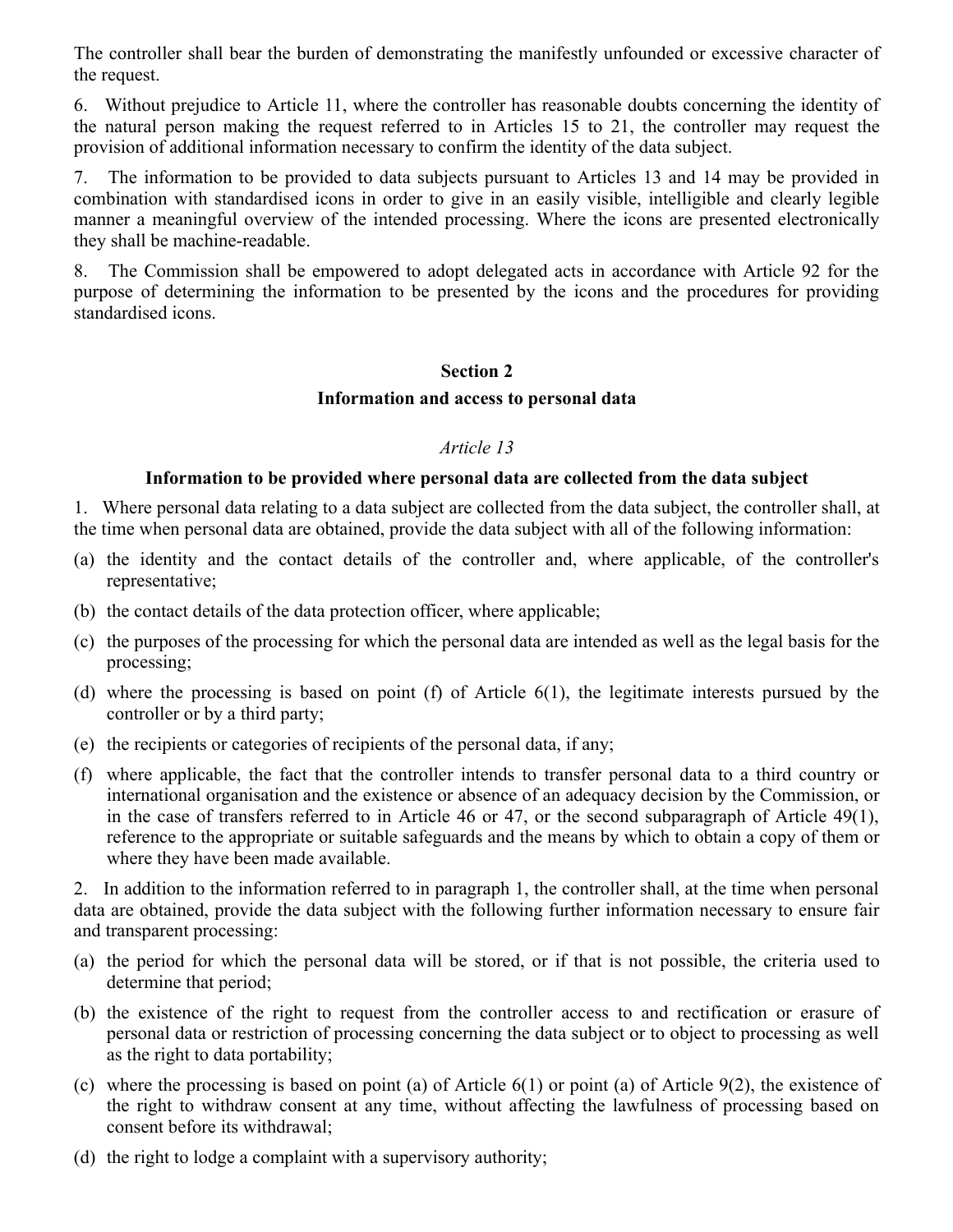- (e) whether the provision of personal data is a statutory or contractual requirement, or a requirement necessary to enter into a contract, as well as whether the data subject is obliged to provide the personal data and of the possible consequences of failure to provide such data;
- (f) the existence of automated decision-making, including profiling, referred to in Article  $22(1)$  and (4) and, at least in those cases, meaningful information about the logic involved, as well as the significance and the envisaged consequences of such processing for the data subject.

3. Where the controller intends to further process the personal data for a purpose other than that for which the personal data were collected, the controller shall provide the data subject prior to that further processing with information on that other purpose and with any relevant further information as referred to in paragraph 2.

4. Paragraphs 1, 2 and 3 shall not apply where and insofar as the data subject already has the information.

## *Article 14*

## **Information to be provided where personal data have not been obtained from the data subject**

1. Where personal data have not been obtained from the data subject, the controller shall provide the data subject with the following information:

- (a) the identity and the contact details of the controller and, where applicable, of the controller's representative;
- (b) the contact details of the data protection officer, where applicable;
- (c) the purposes of the processing for which the personal data are intended as well as the legal basis for the processing;
- (d) the categories of personal data concerned;
- (e) the recipients or categories of recipients of the personal data, if any;
- (f) where applicable, that the controller intends to transfer personal data to a recipient in a third country or international organisation and the existence or absence of an adequacy decision by the Commission, or in the case of transfers referred to in Article 46 or 47, or the second subparagraph of Article 49(1), reference to the appropriate or suitable safeguards and the means to obtain a copy of them or where they have been made available.

2. In addition to the information referred to in paragraph 1, the controller shall provide the data subject with the following information necessary to ensure fair and transparent processing in respect of the data subject:

- (a) the period for which the personal data will be stored, or if that is not possible, the criteria used to determine that period;
- (b) where the processing is based on point  $(f)$  of Article  $6(1)$ , the legitimate interests pursued by the controller or by a third party;
- (c) the existence of the right to request from the controller access to and rectification or erasure of personal data or restriction of processing concerning the data subject and to object to processing as well as the right to data portability;
- (d) where processing is based on point (a) of Article 6(1) or point (a) of Article 9(2), the existence of the right to withdraw consent at any time, without affecting the lawfulness of processing based on consent before its withdrawal;
- (e) the right to lodge a complaint with a supervisory authority;
- (f) from which source the personal data originate, and if applicable, whether it came from publicly accessible sources;
- (g) the existence of automated decision-making, including profiling, referred to in Article  $22(1)$  and (4)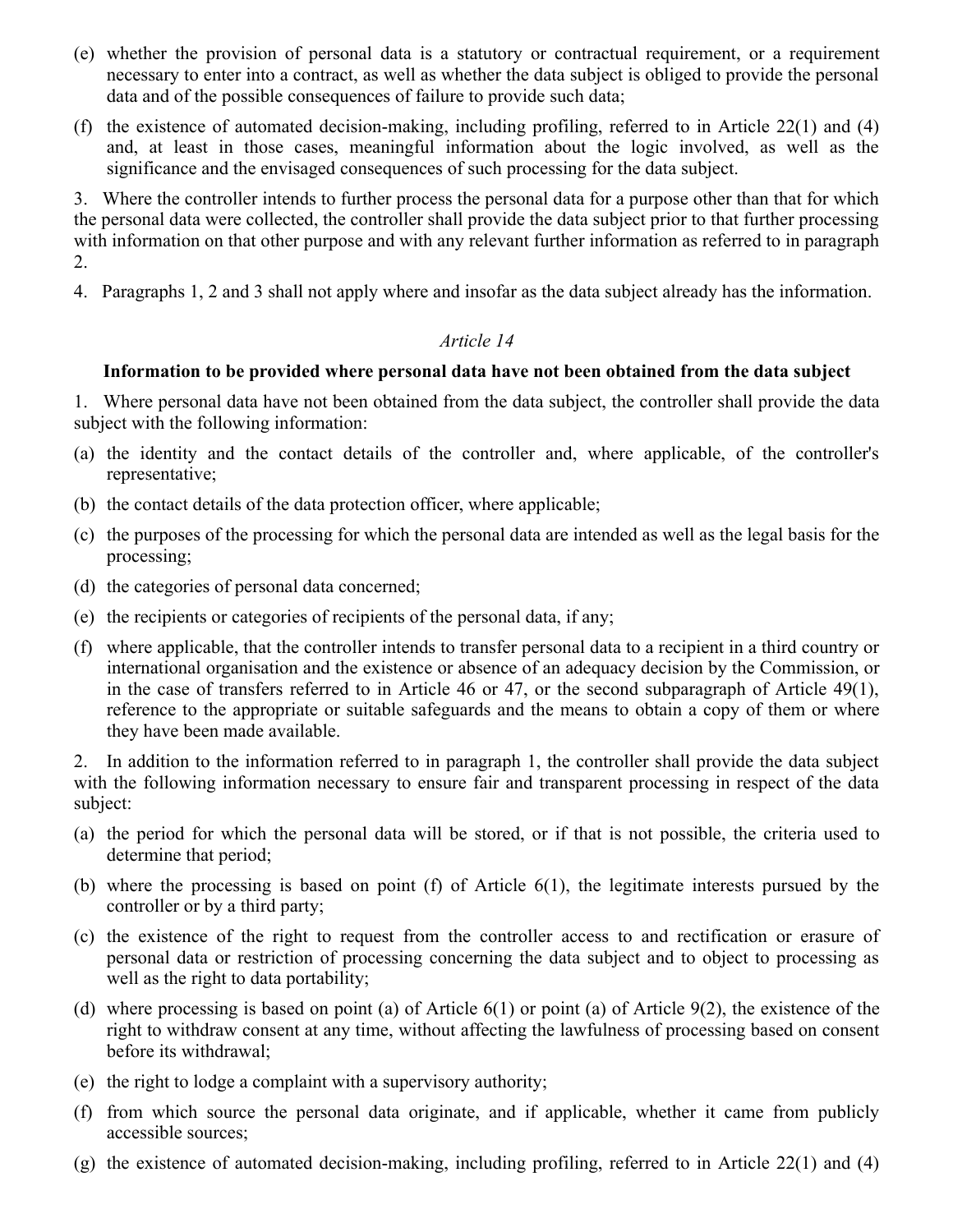and, at least in those cases, meaningful information about the logic involved, as well as the significance and the envisaged consequences of such processing for the data subject.

- 3. The controller shall provide the information referred to in paragraphs 1 and 2:
- (a) within a reasonable period after obtaining the personal data, but at the latest within one month, having regard to the specific circumstances in which the personal data are processed;
- (b) if the personal data are to be used for communication with the data subject, at the latest at the time of the first communication to that data subject; or
- (c) if a disclosure to another recipient is envisaged, at the latest when the personal data are first disclosed.

4. Where the controller intends to further process the personal data for a purpose other than that for which the personal data were obtained, the controller shall provide the data subject prior to that further processing with information on that other purpose and with any relevant further information as referred to in paragraph 2.

- 5. Paragraphs 1 to 4 shall not apply where and insofar as:
- (a) the data subject already has the information;
- (b) the provision of such information proves impossible or would involve a disproportionate effort, in particular for processing for archiving purposes in the public interest, scientific or historical research purposes or statistical purposes, subject to the conditions and safeguards referred to in Article 89(1) or in so far as the obligation referred to in paragraph 1 of this Article is likely to render impossible or seriously impair the achievement of the objectives of that processing. In such cases the controller shall take appropriate measures to protect the data subject's rights and freedoms and legitimate interests, including making the information publicly available;
- (c) obtaining or disclosure is expressly laid down by Union or Member State law to which the controller is subject and which provides appropriate measures to protect the data subject's legitimate interests; or
- (d) where the personal data must remain confidential subject to an obligation of professional secrecy regulated by Union or Member State law, including a statutory obligation of secrecy.

## *Article 15*

## **Right of access by the data subject**

1. The data subject shall have the right to obtain from the controller confirmation as to whether or not personal data concerning him or her are being processed, and, where that is the case, access to the personal data and the following information:

- (a) the purposes of the processing;
- (b) the categories of personal data concerned;
- (c) the recipients or categories of recipient to whom the personal data have been or will be disclosed, in particular recipients in third countries or international organisations;
- (d) where possible, the envisaged period for which the personal data will be stored, or, if not possible, the criteria used to determine that period;
- (e) the existence of the right to request from the controller rectification or erasure of personal data or restriction of processing of personal data concerning the data subject or to object to such processing;
- (f) the right to lodge a complaint with a supervisory authority;
- (g) where the personal data are not collected from the data subject, any available information as to their source;
- (h) the existence of automated decision-making, including profiling, referred to in Article  $22(1)$  and (4) and, at least in those cases, meaningful information about the logic involved, as well as the significance and the envisaged consequences of such processing for the data subject.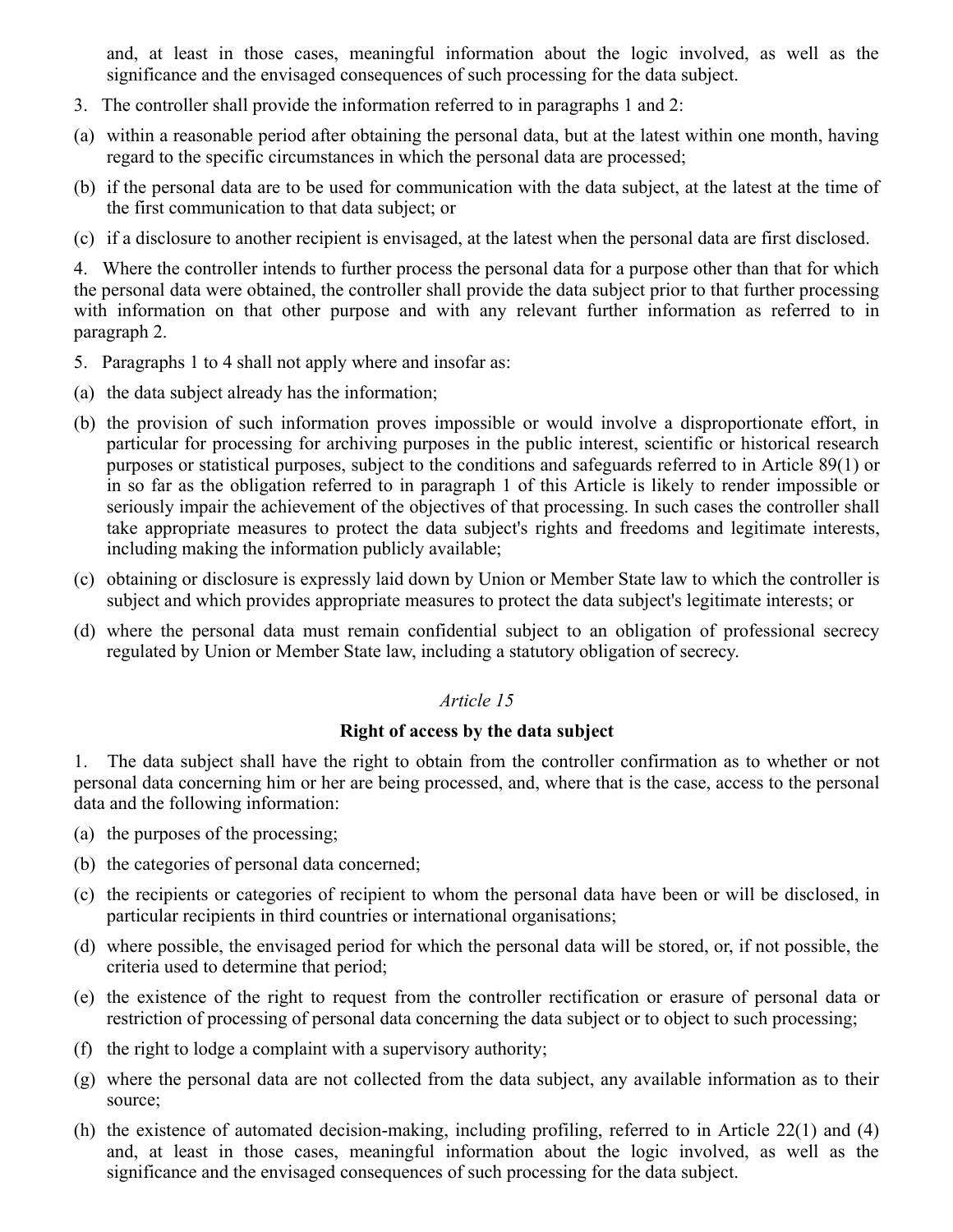2. Where personal data are transferred to a third country or to an international organisation, the data subject shall have the right to be informed of the appropriate safeguards pursuant to Article 46 relating to the transfer.

3. The controller shall provide a copy of the personal data undergoing processing. For any further copies requested by the data subject, the controller may charge a reasonable fee based on administrative costs. Where the data subject makes the request by electronic means, and unless otherwise requested by the data subject, the information shall be provided in a commonly used electronic form.

4. The right to obtain a copy referred to in paragraph 3 shall not adversely affect the rights and freedoms of others.

## **Section 3 Rectification and erasure**

#### *Article 16*

#### **Right to rectification**

The data subject shall have the right to obtain from the controller without undue delay the rectification of inaccurate personal data concerning him or her. Taking into account the purposes of the processing, the data subject shall have the right to have incomplete personal data completed, including by means of providing a supplementary statement.

#### *Article 17*

#### **Right to erasure ('right to be forgotten')**

1. The data subject shall have the right to obtain from the controller the erasure of personal data concerning him or her without undue delay and the controller shall have the obligation to erase personal data without undue delay where one of the following grounds applies:

- (a) the personal data are no longer necessary in relation to the purposes for which they were collected or otherwise processed;
- (b) the data subject withdraws consent on which the processing is based according to point (a) of Article 6(1), or point (a) of Article 9(2), and where there is no other legal ground for the processing;
- (c) the data subject objects to the processing pursuant to Article  $21(1)$  and there are no overriding legitimate grounds for the processing, or the data subject objects to the processing pursuant to Article  $21(2);$
- (d) the personal data have been unlawfully processed;
- (e) the personal data have to be erased for compliance with a legal obligation in Union or Member State law to which the controller is subject;
- (f) the personal data have been collected in relation to the offer of information society services referred to in Article 8(1).

2. Where the controller has made the personal data public and is obliged pursuant to paragraph 1 to erase the personal data, the controller, taking account of available technology and the cost of implementation, shall take reasonable steps, including technical measures, to inform controllers which are processing the personal data that the data subject has requested the erasure by such controllers of any links to, or copy or replication of, those personal data.

- 3. Paragraphs 1 and 2 shall not apply to the extent that processing is necessary:
- (a) for exercising the right of freedom of expression and information;
- (b) for compliance with a legal obligation which requires processing by Union or Member State law to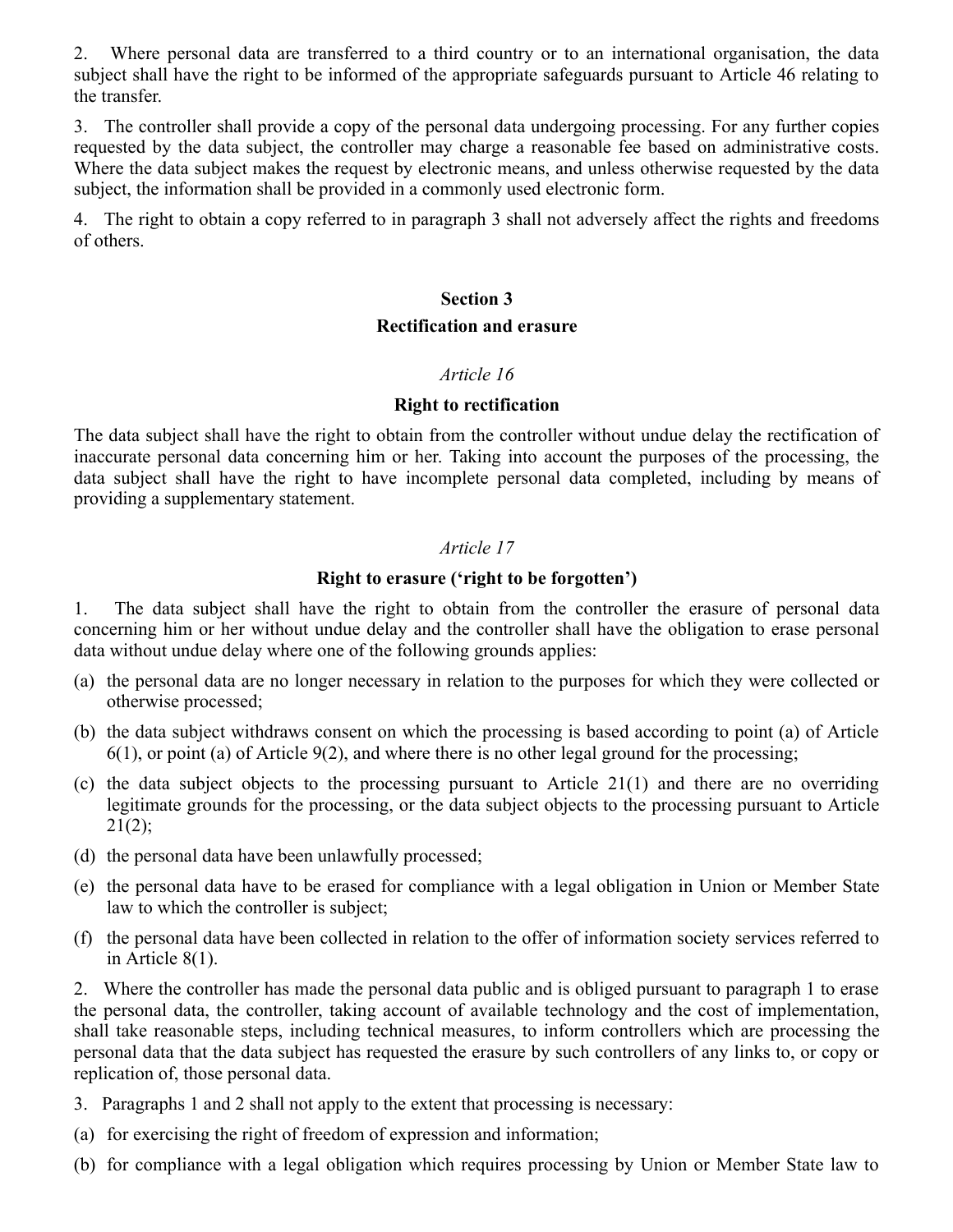which the controller is subject or for the performance of a task carried out in the public interest or in the exercise of official authority vested in the controller;

- (c) for reasons of public interest in the area of public health in accordance with points (h) and (i) of Article  $9(2)$  as well as Article  $9(3)$ ;
- (d) for archiving purposes in the public interest, scientific or historical research purposes or statistical purposes in accordance with Article 89(1) in so far as the right referred to in paragraph 1 is likely to render impossible or seriously impair the achievement of the objectives of that processing; or
- (e) for the establishment, exercise or defence of legal claims.

### *Article 18*

#### **Right to restriction of processing**

1. The data subject shall have the right to obtain from the controller restriction of processing where one of the following applies:

- (a) the accuracy of the personal data is contested by the data subject, for a period enabling the controller to verify the accuracy of the personal data;
- (b) the processing is unlawful and the data subject opposes the erasure of the personal data and requests the restriction of their use instead;
- (c) the controller no longer needs the personal data for the purposes of the processing, but they are required by the data subject for the establishment, exercise or defence of legal claims;
- (d) the data subject has objected to processing pursuant to Article 21(1) pending the verification whether the legitimate grounds of the controller override those of the data subject.

2. Where processing has been restricted under paragraph 1, such personal data shall, with the exception of storage, only be processed with the data subject's consent or for the establishment, exercise or defence of legal claims or for the protection of the rights of another natural or legal person or for reasons of important public interest of the Union or of a Member State.

3. A data subject who has obtained restriction of processing pursuant to paragraph 1 shall be informed by the controller before the restriction of processing is lifted.

#### *Article 19*

#### **Notification obligation regarding rectification or erasure of personal data or restriction of processing**

The controller shall communicate any rectification or erasure of personal data or restriction of processing carried out in accordance with Article 16, Article 17(1) and Article 18 to each recipient to whom the personal data have been disclosed, unless this proves impossible or involves disproportionate effort. The controller shall inform the data subject about those recipients if the data subject requests it.

## *Article 20*

#### **Right to data portability**

1. The data subject shall have the right to receive the personal data concerning him or her, which he or she has provided to a controller, in a structured, commonly used and machine-readable format and have the right to transmit those data to another controller without hindrance from the controller to which the personal data have been provided, where:

- (a) the processing is based on consent pursuant to point (a) of Article 6(1) or point (a) of Article 9(2) or on a contract pursuant to point (b) of Article 6(1); and
- (b) the processing is carried out by automated means.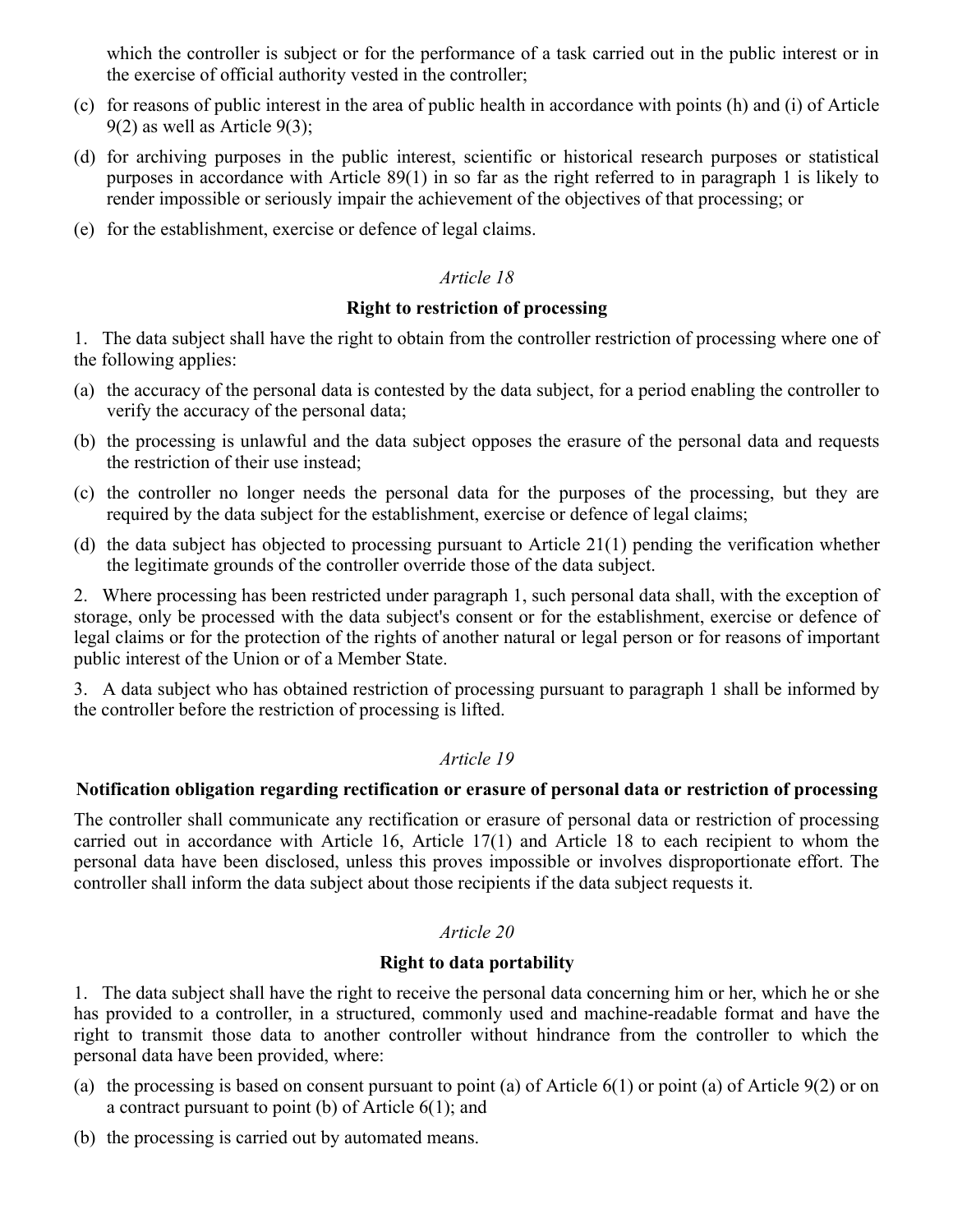2. In exercising his or her right to data portability pursuant to paragraph 1, the data subject shall have the right to have the personal data transmitted directly from one controller to another, where technically feasible.

3. The exercise of the right referred to in paragraph 1 of this Article shall be without prejudice to Article 17. That right shall not apply to processing necessary for the performance of a task carried out in the public interest or in the exercise of official authority vested in the controller.

4. The right referred to in paragraph 1 shall not adversely affect the rights and freedoms of others.

### **Section 4**

### **Right to object and automated individual decision-making**

## *Article 21*

## **Right to object**

1. The data subject shall have the right to object, on grounds relating to his or her particular situation, at any time to processing of personal data concerning him or her which is based on point (e) or (f) of Article 6(1), including profiling based on those provisions. The controller shall no longer process the personal data unless the controller demonstrates compelling legitimate grounds for the processing which override the interests, rights and freedoms of the data subject or for the establishment, exercise or defence of legal claims.

2. Where personal data are processed for direct marketing purposes, the data subject shall have the right to object at any time to processing of personal data concerning him or her for such marketing, which includes profiling to the extent that it is related to such direct marketing.

3. Where the data subject objects to processing for direct marketing purposes, the personal data shall no longer be processed for such purposes.

4. At the latest at the time of the first communication with the data subject, the right referred to in paragraphs 1 and 2 shall be explicitly brought to the attention of the data subject and shall be presented clearly and separately from any other information.

5. In the context of the use of information society services, and notwithstanding Directive 2002/58/EC, the data subject may exercise his or her right to object by automated means using technical specifications.

6. Where personal data are processed for scientific or historical research purposes or statistical purposes pursuant to Article 89(1), the data subject, on grounds relating to his or her particular situation, shall have the right to object to processing of personal data concerning him or her, unless the processing is necessary for the performance of a task carried out for reasons of public interest.

## *Article 22*

## Automated individual decision-making, including profiling

1. The data subject shall have the right not to be subject to a decision based solely on automated processing, including profiling, which produces legal effects concerning him or her or similarly significantly affects him or her.

- 2. Paragraph 1 shall not apply if the decision:
- (a) is necessary for entering into, or performance of, a contract between the data subject and a data controller;
- (b) is authorised by Union or Member State law to which the controller is subject and which also lays down suitable measures to safeguard the data subject's rights and freedoms and legitimate interests; or
- (c) is based on the data subject's explicit consent.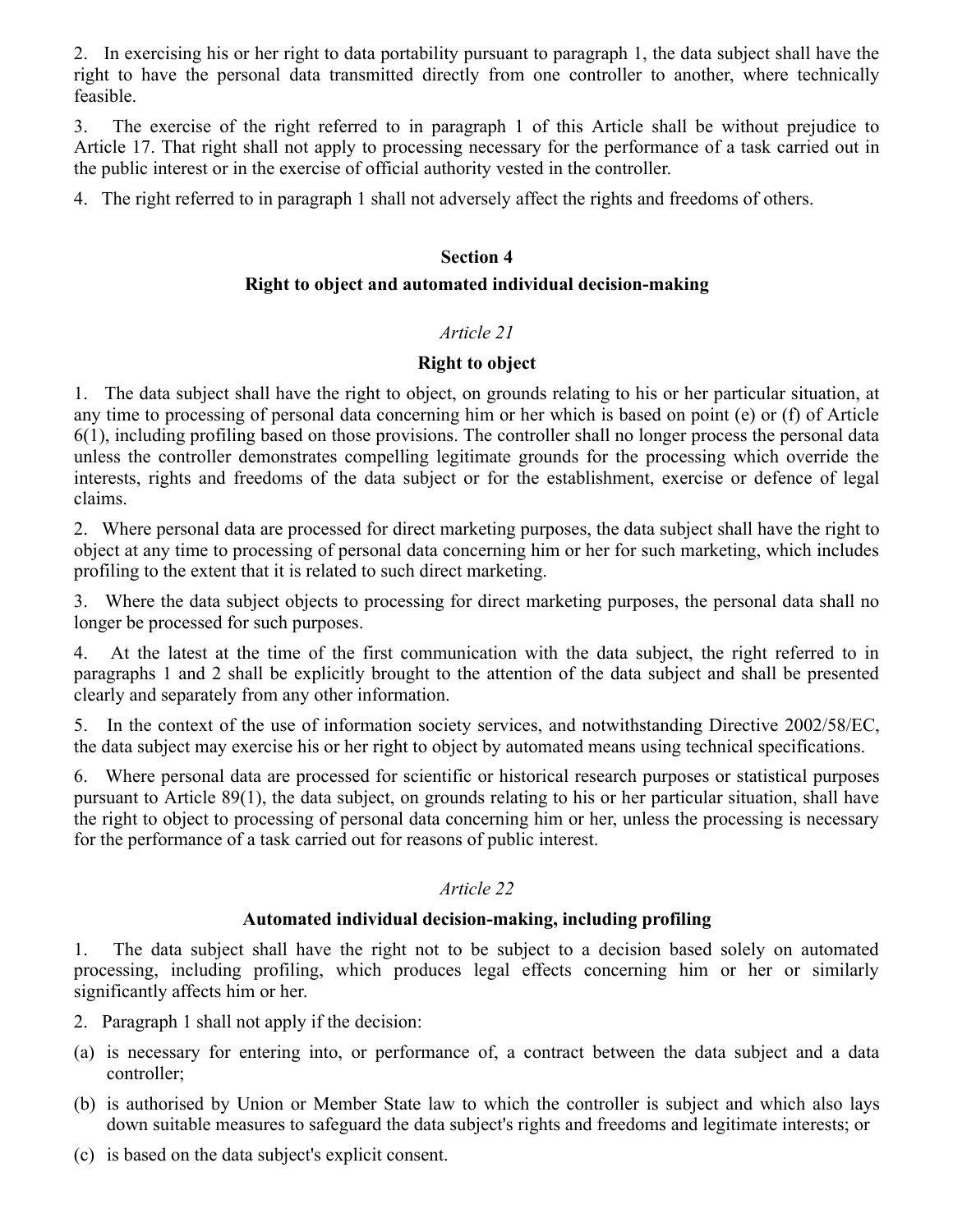3. In the cases referred to in points (a) and (c) of paragraph 2, the data controller shall implement suitable measures to safeguard the data subject's rights and freedoms and legitimate interests, at least the right to obtain human intervention on the part of the controller, to express his or her point of view and to contest the decision.

4. Decisions referred to in paragraph 2 shall not be based on special categories of personal data referred to in Article 9(1), unless point (a) or (g) of Article 9(2) applies and suitable measures to safeguard the data subject's rights and freedoms and legitimate interests are in place.

#### **Section 5**

#### **Restrictions**

## *Article 23*

## **Restrictions**

1. Union or Member State law to which the data controller or processor is subject may restrict by way of a legislative measure the scope of the obligations and rights provided for in Articles 12 to 22 and Article 34, as well as Article 5 in so far as its provisions correspond to the rights and obligations provided for in Articles 12 to 22, when such a restriction respects the essence of the fundamental rights and freedoms and is a necessary and proportionate measure in a democratic society to safeguard:

- (a) national security;
- (b) defence;
- (c) public security;
- (d) the prevention, investigation, detection or prosecution of criminal offences or the execution of criminal penalties, including the safeguarding against and the prevention of threats to public security;
- (e) other important objectives of general public interest of the Union or of a Member State, in particular an important economic or financial interest of the Union or of a Member State, including monetary, budgetary and taxation a matters, public health and social security;
- (f) the protection of judicial independence and judicial proceedings;
- (g) the prevention, investigation, detection and prosecution of breaches of ethics for regulated professions;
- (h) a monitoring, inspection or regulatory function connected, even occasionally, to the exercise of official authority in the cases referred to in points (a) to (e) and (g);
- (i) the protection of the data subject or the rights and freedoms of others;
- (j) the enforcement of civil law claims.

2. In particular, any legislative measure referred to in paragraph 1 shall contain specific provisions at least, where relevant, as to:

- (a) the purposes of the processing or categories of processing;
- (b) the categories of personal data;
- (c) the scope of the restrictions introduced;
- (d) the safeguards to prevent abuse or unlawful access or transfer;
- (e) the specification of the controller or categories of controllers;
- (f) the storage periods and the applicable safeguards taking into account the nature, scope and purposes of the processing or categories of processing;
- (g) the risks to the rights and freedoms of data subjects; and
- (h) the right of data subjects to be informed about the restriction, unless that may be prejudicial to the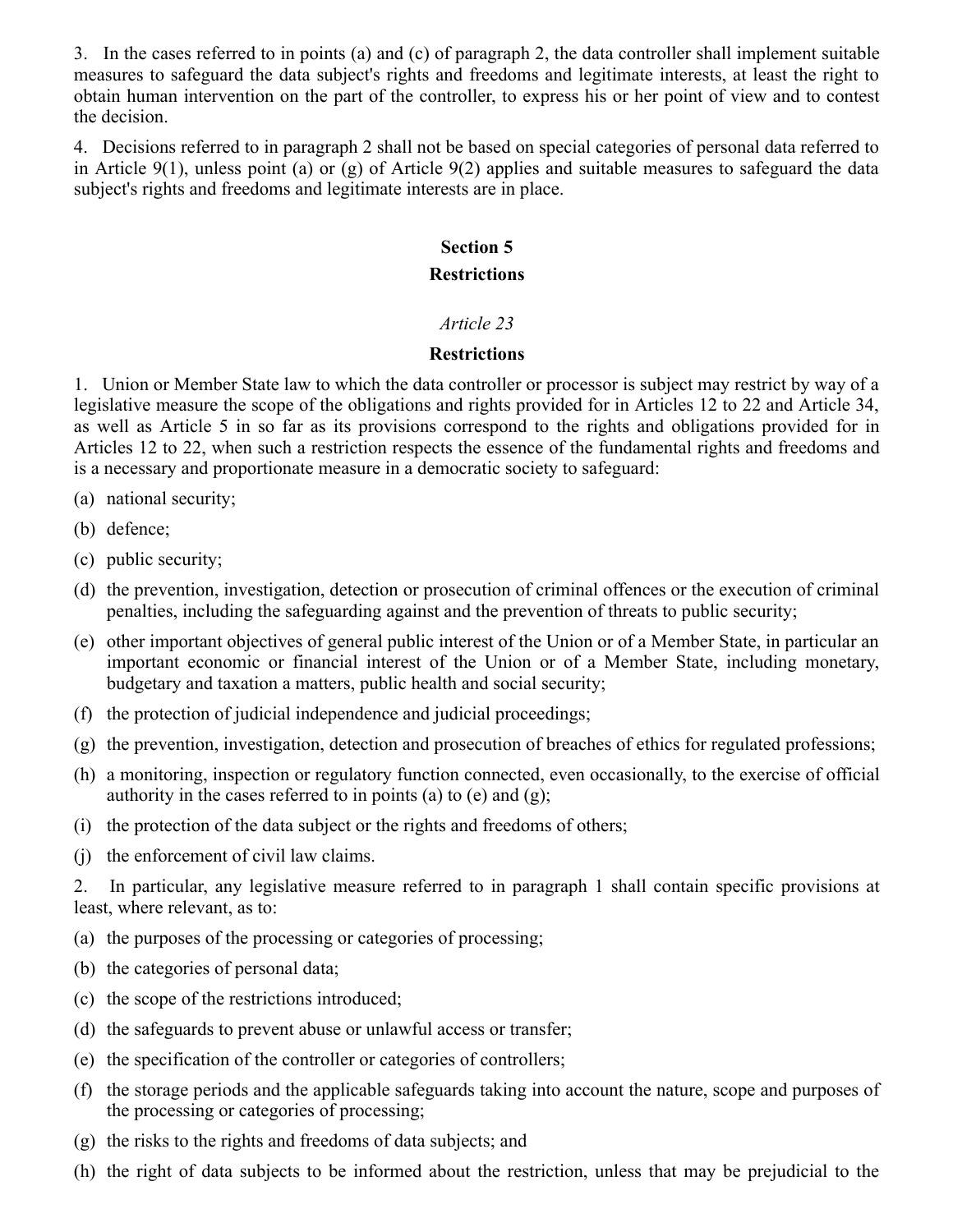purpose of the restriction.

# *CHAPTER IV Controller and processor*

## **Section 1 General obligations**

### *Article 24*

#### **Responsibility of the controller**

1. Taking into account the nature, scope, context and purposes of processing as well as the risks of varying likelihood and severity for the rights and freedoms of natural persons, the controller shall implement appropriate technical and organisational measures to ensure and to be able to demonstrate that processing is performed in accordance with this Regulation. Those measures shall be reviewed and updated where necessary.

2. Where proportionate in relation to processing activities, the measures referred to in paragraph 1 shall include the implementation of appropriate data protection policies by the controller.

3. Adherence to approved codes of conduct as referred to in Article 40 or approved certification mechanisms as referred to in Article 42 may be used as an element by which to demonstrate compliance with the obligations of the controller.

#### *Article 25*

## **Data protection by design and by default**

1. Taking into account the state of the art, the cost of implementation and the nature, scope, context and purposes of processing as well as the risks of varying likelihood and severity for rights and freedoms of natural persons posed by the processing, the controller shall, both at the time of the determination of the means for processing and at the time of the processing itself, implement appropriate technical and organisational measures, such as pseudonymisation, which are designed to implement dataprotection principles, such as data minimisation, in an effective manner and to integrate the necessary safeguards into the processing in order to meet the requirements of this Regulation and protect the rights of data subjects.

2. The controller shall implement appropriate technical and organisational measures for ensuring that, by default, only personal data which are necessary for each specific purpose of the processing are processed. That obligation applies to the amount of personal data collected, the extent of their processing, the period of their storage and their accessibility. In particular, such measures shall ensure that by default personal data are not made accessible without the individual's intervention to an indefinite number of natural persons.

3. An approved certification mechanism pursuant to Article 42 may be used as an element to demonstrate compliance with the requirements set out in paragraphs 1 and 2 of this Article.

## *Article 26*

#### **Joint controllers**

1. Where two or more controllers jointly determine the purposes and means of processing, they shall be joint controllers. They shall in a transparent manner determine their respective responsibilities for compliance with the obligations under this Regulation, in particular as regards the exercising of the rights of the data subject and their respective duties to provide the information referred to in Articles 13 and 14, by means of an arrangement between them unless, and in so far as, the respective responsibilities of the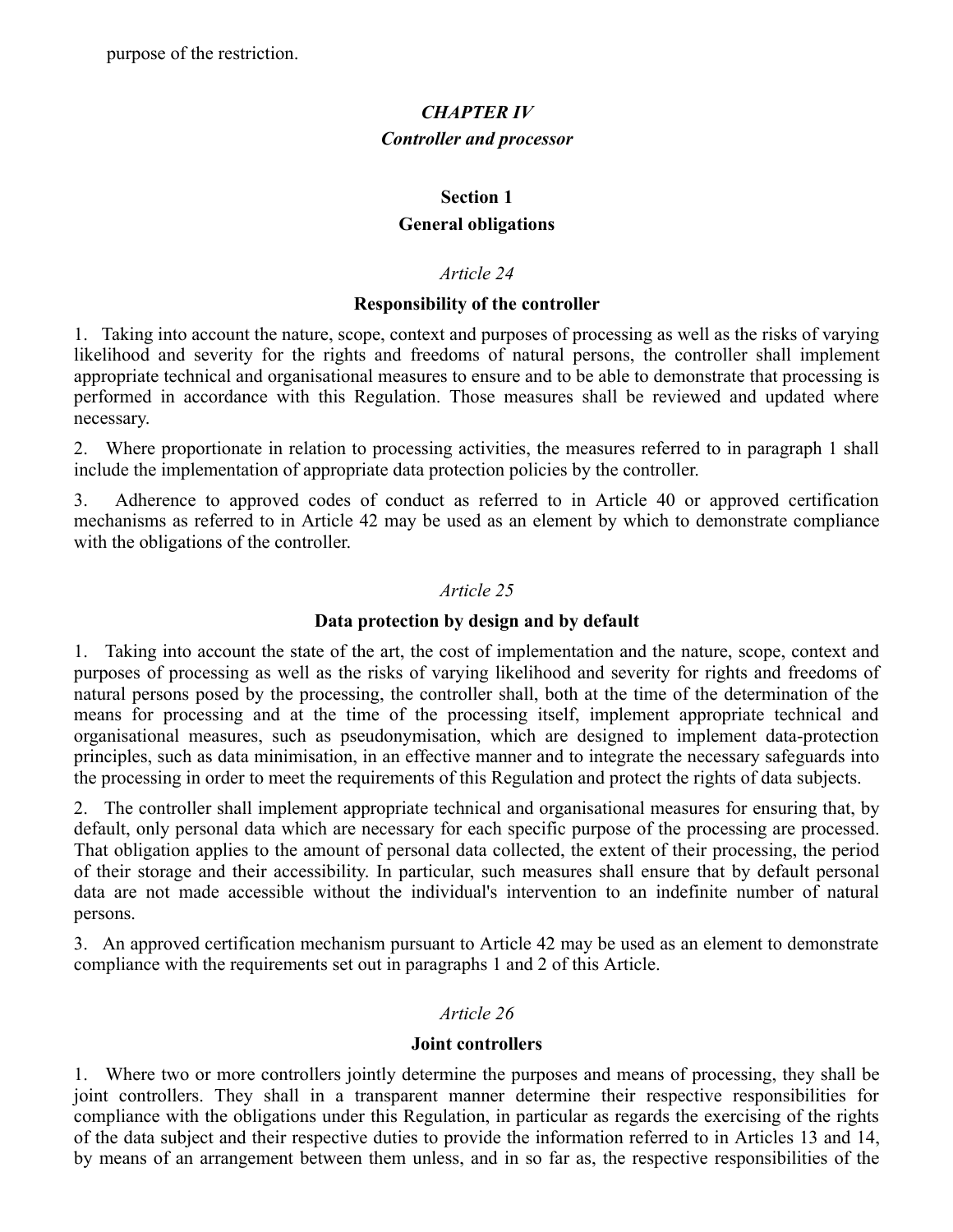controllers are determined by Union or Member State law to which the controllers are subject. The arrangement may designate a contact point for data subjects.

2. The arrangement referred to in paragraph 1 shall duly reflect the respective roles and relationships of the joint controllers *vis-à-vis* the data subjects. The essence of the arrangement shall be made available to the data subject.

3. Irrespective of the terms of the arrangement referred to in paragraph 1, the data subject may exercise his or her rights under this Regulation in respect of and against each of the controllers.

### *Article 27*

### **Representatives of controllers or processors not established in the Union**

1. Where Article 3(2) applies, the controller or the processor shall designate in writing a representative in the Union.

2. The obligation laid down in paragraph 1 of this Article shall not apply to:

(a) processing which is occasional, does not include, on a large scale, processing of special categories of data as referred to in Article 9(1) or processing of personal data relating to criminal convictions and offences referred to in Article 10, and is unlikely to result in a risk to the rights and freedoms of natural persons, taking into account the nature, context, scope and purposes of the processing; or

(b) a public authority or body.

3. The representative shall be established in one of the Member States where the data subjects, whose personal data are processed in relation to the offering of goods or services to them, or whose behaviour is monitored, are.

4. The representative shall be mandated by the controller or processor to be addressed in addition to or instead of the controller or the processor by, in particular, supervisory authorities and data subjects, on all issues related to processing, for the purposes of ensuring compliance with this Regulation.

5. The designation of a representative by the controller or processor shall be without prejudice to legal actions which could be initiated against the controller or the processor themselves.

## *Article 28*

#### **Processor**

1. Where processing is to be carried out on behalf of a controller, the controller shall use only processors providing sufficient guarantees to implement appropriate technical and organisational measures in such a manner that processing will meet the requirements of this Regulation and ensure the protection of the rights of the data subject.

2. The processor shall not engage another processor without prior specific or general written authorisation of the controller. In the case of general written authorisation, the processor shall inform the controller of any intended changes concerning the addition or replacement of other processors, thereby giving the controller the opportunity to object to such changes.

3. Processing by a processor shall be governed by a contract or other legal act under Union or Member State law, that is binding on the processor with regard to the controller and that sets out the subject-matter and duration of the processing, the nature and purpose of the processing, the type of personal data and categories of data subjects and the obligations and rights of the controller. That contract or other legal act shall stipulate, in particular, that the processor:

(a) processes the personal data only on documented instructions from the controller, including with regard to transfers of personal data to a third country or an international organisation, unless required to do so by Union or Member State law to which the processor is subject; in such a case, the processor shall inform the controller of that legal requirement before processing, unless that law prohibits such information on important grounds of public interest;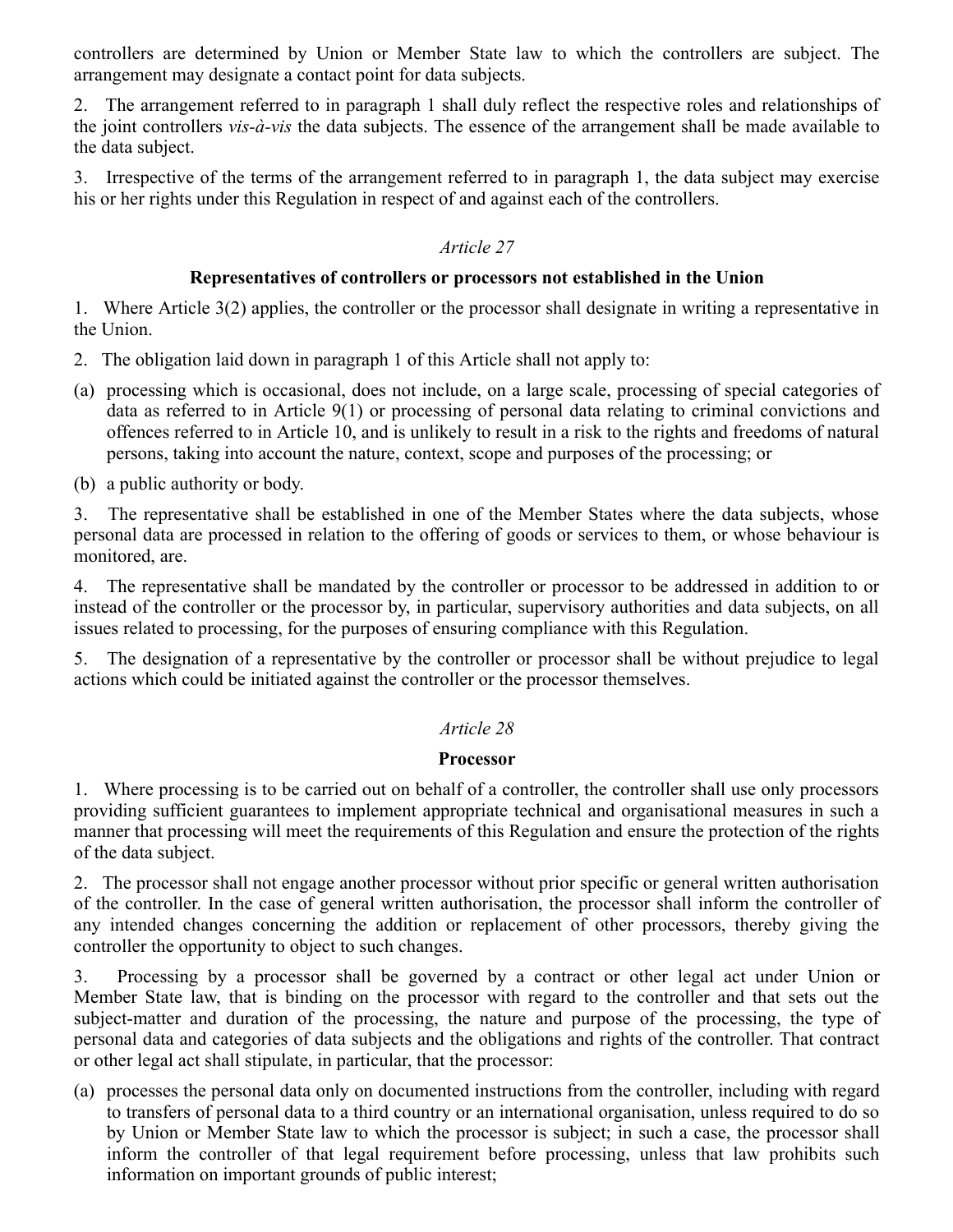- (b) ensures that persons authorised to process the personal data have committed themselves to confidentiality or are under an appropriate statutory obligation of confidentiality;
- (c) takes all measures required pursuant to Article 32;
- (d) respects the conditions referred to in paragraphs 2 and 4 for engaging another processor;
- (e) taking into account the nature of the processing, assists the controller by appropriate technical and organisational measures, insofar as this is possible, for the fulfilment of the controller's obligation to respond to requests for exercising the data subject's rights laid down in Chapter III;
- (f) assists the controller in ensuring compliance with the obligations pursuant to Articles 32 to 36 taking into account the nature of processing and the information available to the processor;
- (g) at the choice of the controller, deletes or returns all the personal data to the controller after the end of the provision of services relating to processing, and deletes existing copies unless Union or Member State law requires storage of the personal data;
- (h) makes available to the controller all information necessary to demonstrate compliance with the obligations laid down in this Article and allow for and contribute to audits, including inspections, conducted by the controller or another auditor mandated by the controller.

With regard to point (h) of the first subparagraph, the processor shall immediately inform the controller if, in its opinion, an instruction infringes this Regulation or other Union or Member State data protection provisions.

4. Where a processor engages another processor for carrying out specific processing activities on behalf of the controller, the same data protection obligations as set out in the contract or other legal act between the controller and the processor as referred to in paragraph 3 shall be imposed on that other processor by way of a contract or other legal act under Union or Member State law, in particular providing sufficient guarantees to implement appropriate technical and organisational measures in such a manner that the processing will meet the requirements of this Regulation. Where that other processor fails to fulfil its data protection obligations, the initial processor shall remain fully liable to the controller for the performance of that other processor's obligations.

5. Adherence of a processor to an approved code of conduct as referred to in Article 40 or an approved certification mechanism as referred to in Article 42 may be used as an element by which to demonstrate sufficient guarantees as referred to in paragraphs 1 and 4 of this Article.

6. Without prejudice to an individual contract between the controller and the processor, the contract or the other legal act referred to in paragraphs 3 and 4 of this Article may be based, in whole or in part, on standard contractual clauses referred to in paragraphs 7 and 8 of this Article, including when they are part of a certification granted to the controller or processor pursuant to Articles 42 and 43.

7. The Commission may lay down standard contractual clauses for the matters referred to in paragraph 3 and 4 of this Article and in accordance with the examination procedure referred to in Article 93(2).

8. A supervisory authority may adopt standard contractual clauses for the matters referred to in paragraph 3 and 4 of this Article and in accordance with the consistency mechanism referred to in Article 63.

9. The contract or the other legal act referred to in paragraphs 3 and 4 shall be in writing, including in electronic form.

10. Without prejudice to Articles 82, 83 and 84, if a processor infringes this Regulation by determining the purposes and means of processing, the processor shall be considered to be a controller in respect of that processing.

## *Article 29*

## **Processing under the authority of the controller or processor**

The processor and any person acting under the authority of the controller or of the processor, who has access to personal data, shall not process those data except on instructions from the controller, unless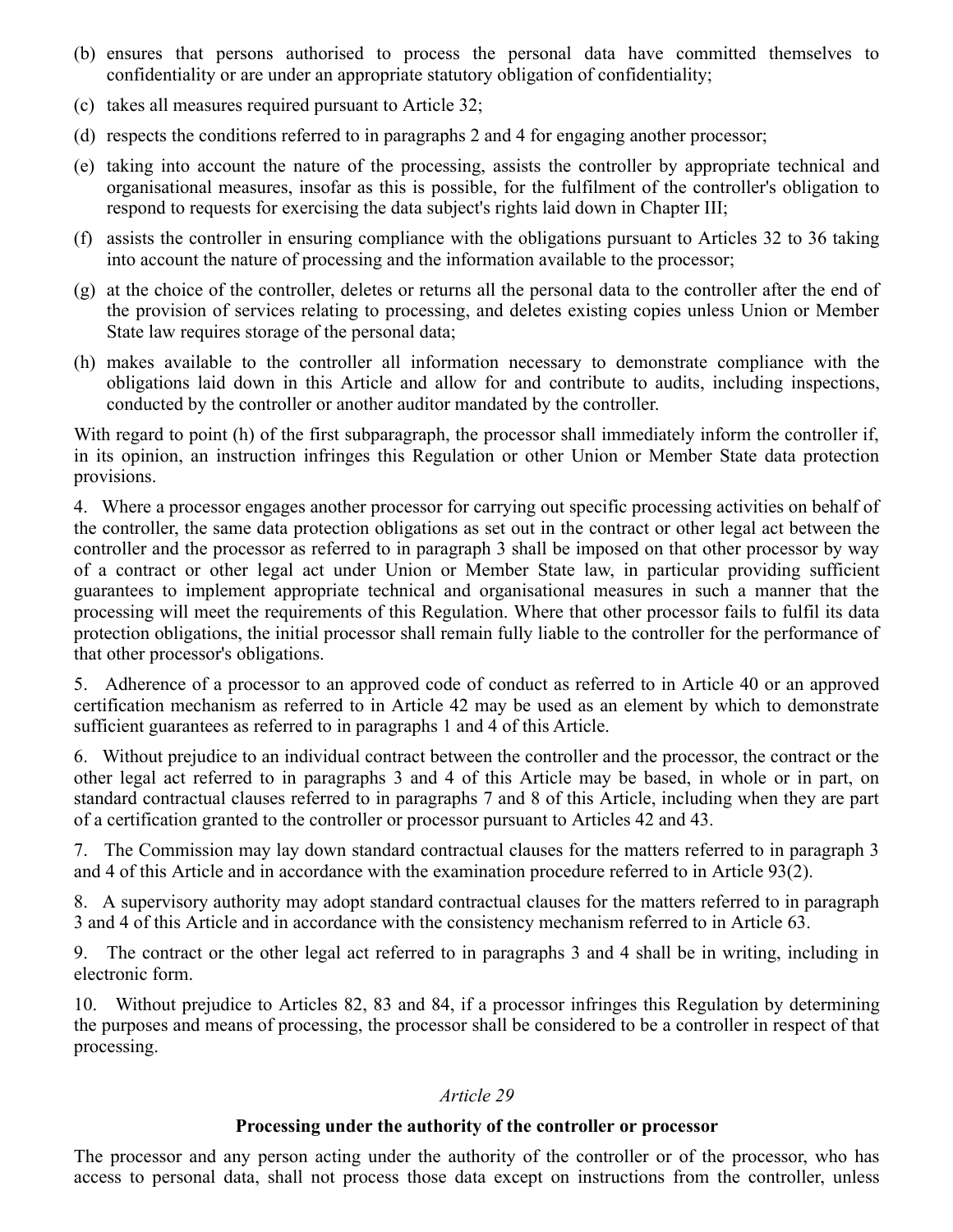required to do so by Union or Member State law.

### *Article 30*

### **Records of processing activities**

1. Each controller and, where applicable, the controller's representative, shall maintain a record of processing activities under its responsibility. That record shall contain all of the following information:

- (a) the name and contact details of the controller and, where applicable, the joint controller, the controller's representative and the data protection officer;
- (b) the purposes of the processing;
- (c) a description of the categories of data subjects and of the categories of personal data;
- (d) the categories of recipients to whom the personal data have been or will be disclosed including recipients in third countries or international organisations;
- (e) where applicable, transfers of personal data to a third country or an international organisation, including the identification of that third country or international organisation and, in the case of transfers referred to in the second subparagraph of Article 49(1), the documentation of suitable safeguards;
- (f) where possible, the envisaged time limits for erasure of the different categories of data;
- (g) where possible, a general description of the technical and organisational security measures referred to in Article 32(1).

2. Each processor and, where applicable, the processor's representative shall maintain a record of all categories of processing activities carried out on behalf of a controller, containing:

- (a) the name and contact details of the processor or processors and of each controller on behalf of which the processor is acting, and, where applicable, of the controller's or the processor's representative, and the data protection officer;
- (b) the categories of processing carried out on behalf of each controller;
- (c) where applicable, transfers of personal data to a third country or an international organisation, including the identification of that third country or international organisation and, in the case of transfers referred to in the second subparagraph of Article 49(1), the documentation of suitable safeguards;
- (d) where possible, a general description of the technical and organisational security measures referred to in Article 32(1).
- 3. The records referred to in paragraphs 1 and 2 shall be in writing, including in electronic form.

4. The controller or the processor and, where applicable, the controller's or the processor's representative, shall make the record available to the supervisory authority on request.

5. The obligations referred to in paragraphs 1 and 2 shall not apply to an enterprise or an organisation employing fewer than 250 persons unless the processing it carries out is likely to result in a risk to the rights and freedoms of data subjects, the processing is not occasional, or the processing includes special categories of data as referred to in Article 9(1) or personal data relating to criminal convictions and offences referred to in Article 10.

## *Article 31*

## **Cooperation with the supervisory authority**

The controller and the processor and, where applicable, their representatives, shall cooperate, on request, with the supervisory authority in the performance of its tasks.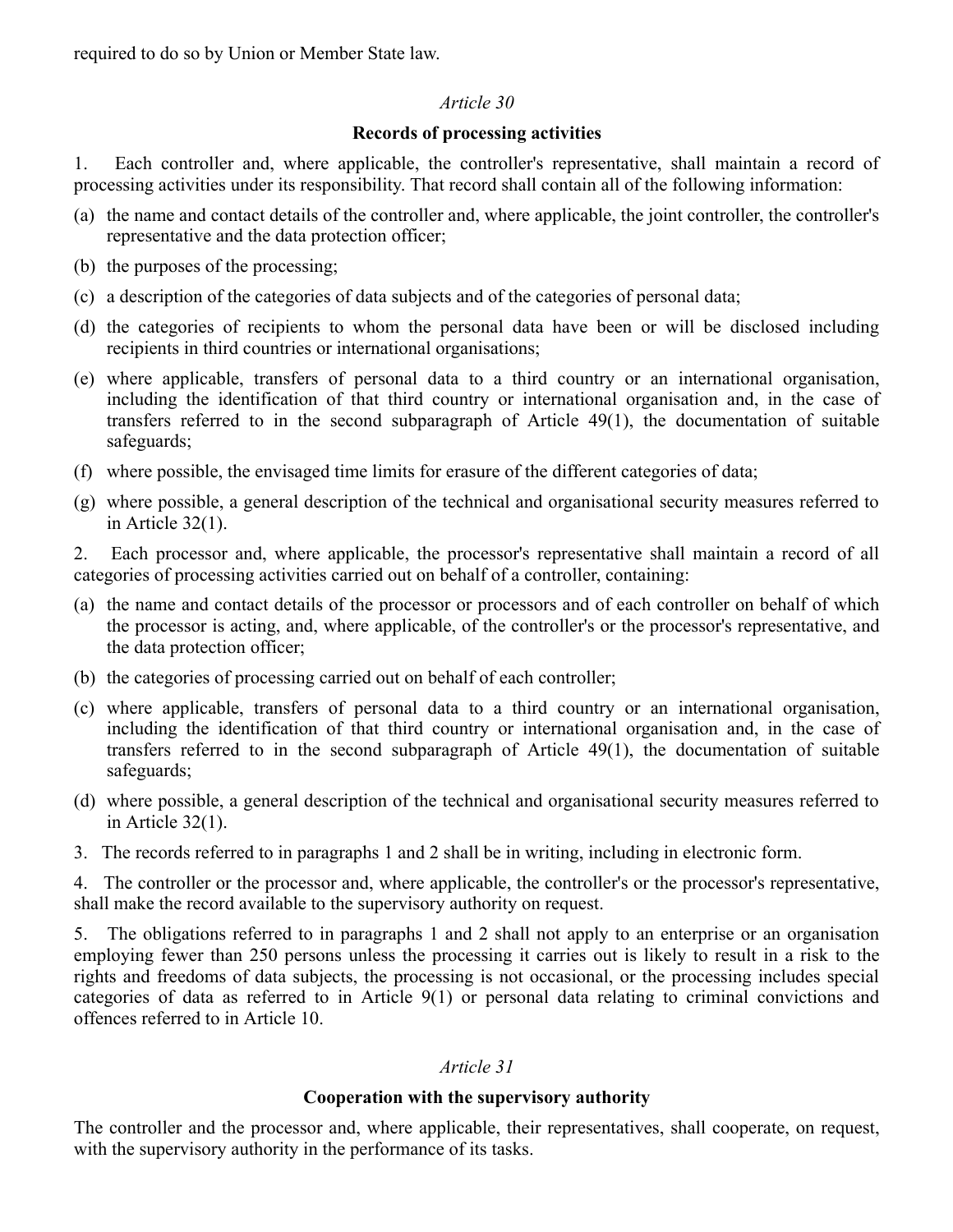# **Section 2 Security of personal data**

## *Article 32*

## **Security of processing**

1. Taking into account the state of the art, the costs of implementation and the nature, scope, context and purposes of processing as well as the risk of varying likelihood and severity for the rights and freedoms of natural persons, the controller and the processor shall implement appropriate technical and organisational measures to ensure a level of security appropriate to the risk, including inter alia as appropriate:

- (a) the pseudonymisation and encryption of personal data;
- (b) the ability to ensure the ongoing confidentiality, integrity, availability and resilience of processing systems and services;
- (c) the ability to restore the availability and access to personal data in a timely manner in the event of a physical or technical incident;
- (d) a process for regularly testing, assessing and evaluating the effectiveness of technical and organisational measures for ensuring the security of the processing.

2. In assessing the appropriate level of security account shall be taken in particular of the risks that are presented by processing, in particular from accidental or unlawful destruction, loss, alteration, unauthorised disclosure of, or access to personal data transmitted, stored or otherwise processed.

3. Adherence to an approved code of conduct as referred to in Article 40 or an approved certification mechanism as referred to in Article 42 may be used as an element by which to demonstrate compliance with the requirements set out in paragraph 1 of this Article.

4. The controller and processor shall take steps to ensure that any natural person acting under the authority of the controller or the processor who has access to personal data does not process them except on instructions from the controller, unless he or she is required to do so by Union or Member State law.

## *Article 33*

## **Notification of a personal data breach to the supervisory authority**

1. In the case of a personal data breach, the controller shall without undue delay and, where feasible, not later than 72 hours after having become aware of it, notify the personal data breach to the supervisory authority competent in accordance with Article 55, unless the personal data breach is unlikely to result in a risk to the rights and freedoms of natural persons. Where the notification to the supervisory authority is not made within 72 hours, it shall be accompanied by reasons for the delay.

2. The processor shall notify the controller without undue delay after becoming aware of a personal data breach.

- 3. The notification referred to in paragraph 1 shall at least:
- (a) describe the nature of the personal data breach including where possible, the categories and approximate number of data subjects concerned and the categories and approximate number of personal data records concerned;
- (b) communicate the name and contact details of the data protection officer or other contact point where more information can be obtained;
- (c) describe the likely consequences of the personal data breach;
- (d) describe the measures taken or proposed to be taken by the controller to address the personal data breach, including, where appropriate, measures to mitigate its possible adverse effects.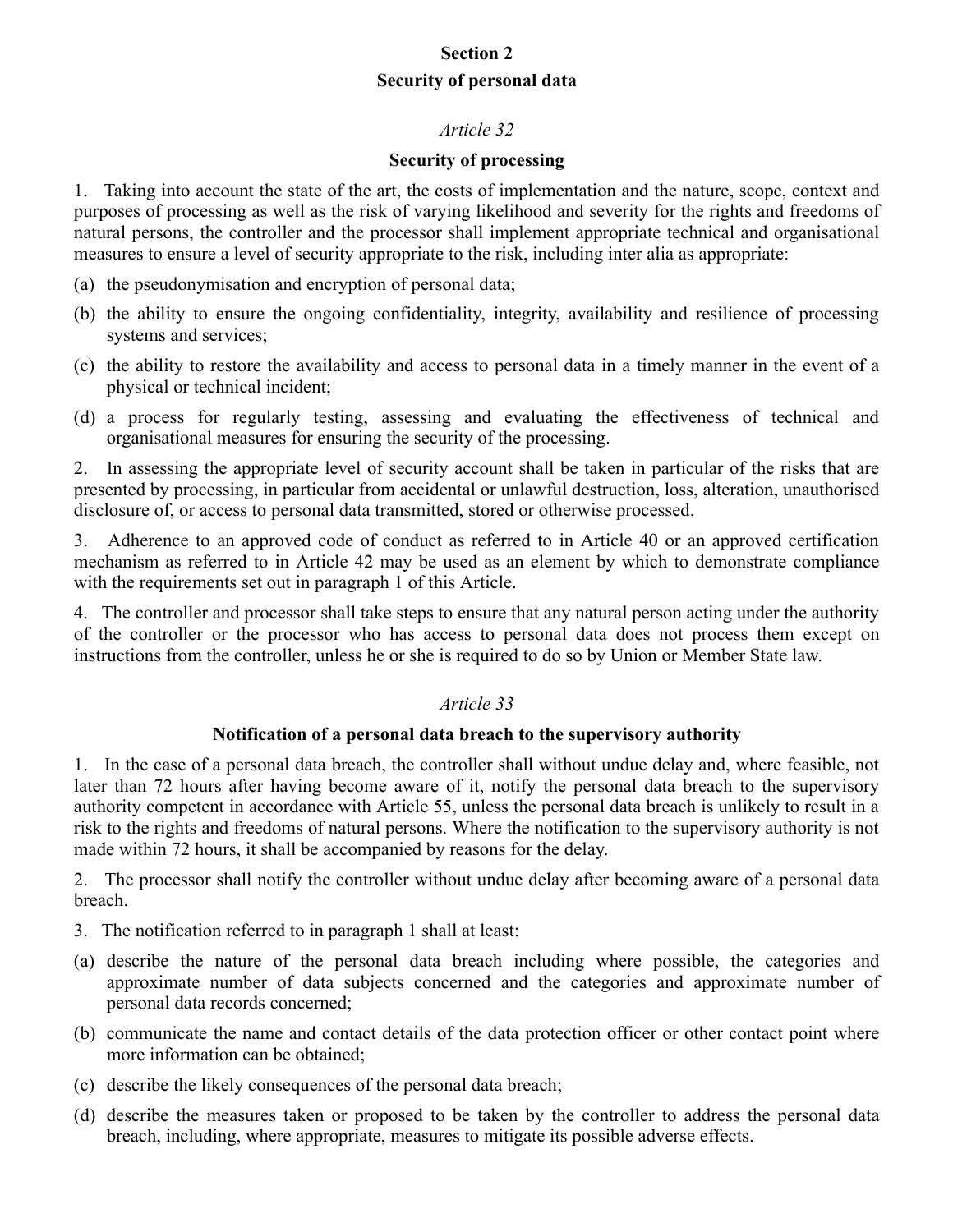4. Where, and in so far as, it is not possible to provide the information at the same time, the information may be provided in phases without undue further delay.

5. The controller shall document any personal data breaches, comprising the facts relating to the personal data breach, its effects and the remedial action taken. That documentation shall enable the supervisory authority to verify compliance with this Article.

### *Article 34*

#### **Communication of a personal data breach to the data subject**

1. When the personal data breach is likely to result in a high risk to the rights and freedoms of natural persons, the controller shall communicate the personal data breach to the data subject without undue delay.

2. The communication to the data subject referred to in paragraph 1 of this Article shall describe in clear and plain language the nature of the personal data breach and contain at least the information and measures referred to in points (b), (c) and (d) of Article 33(3).

3. The communication to the data subject referred to in paragraph 1 shall not be required if any of the following conditions are met:

- (a) the controller has implemented appropriate technical and organisational protection measures, and those measures were applied to the personal data affected by the personal data breach, in particular those that render the personal data unintelligible to any person who is not authorised to access it, such as encryption;
- (b) the controller has taken subsequent measures which ensure that the high risk to the rights and freedoms of data subjects referred to in paragraph 1 is no longer likely to materialise;
- (c) it would involve disproportionate effort. In such a case, there shall instead be a public communication or similar measure whereby the data subjects are informed in an equally effective manner.

4. If the controller has not already communicated the personal data breach to the data subject, the supervisory authority, having considered the likelihood of the personal data breach resulting in a high risk, may require it to do so or may decide that any of the conditions referred to in paragraph 3 are met.

#### **Section 3**

#### **Data protection impact assessment and prior consultation**

## *Article 35*

#### **Data protection impact assessment**

1. Where a type of processing in particular using new technologies, and taking into account the nature, scope, context and purposes of the processing, is likely to result in a high risk to the rights and freedoms of natural persons, the controller shall, prior to the processing, carry out an assessment of the impact of the envisaged processing operations on the protection of personal data. A single assessment may address a set of similar processing operations that present similar high risks.

2. The controller shall seek the advice of the data protection officer, where designated, when carrying out a data protection impact assessment.

3. A data protection impact assessment referred to in paragraph 1 shall in particular be required in the case of:

- (a) a systematic and extensive evaluation of personal aspects relating to natural persons which is based on automated processing, including profiling, and on which decisions are based that produce legal effects concerning the natural person or similarly significantly affect the natural person;
- (b) processing on a large scale of special categories of data referred to in Article 9(1), or of personal data relating to criminal convictions and offences referred to in Article 10; or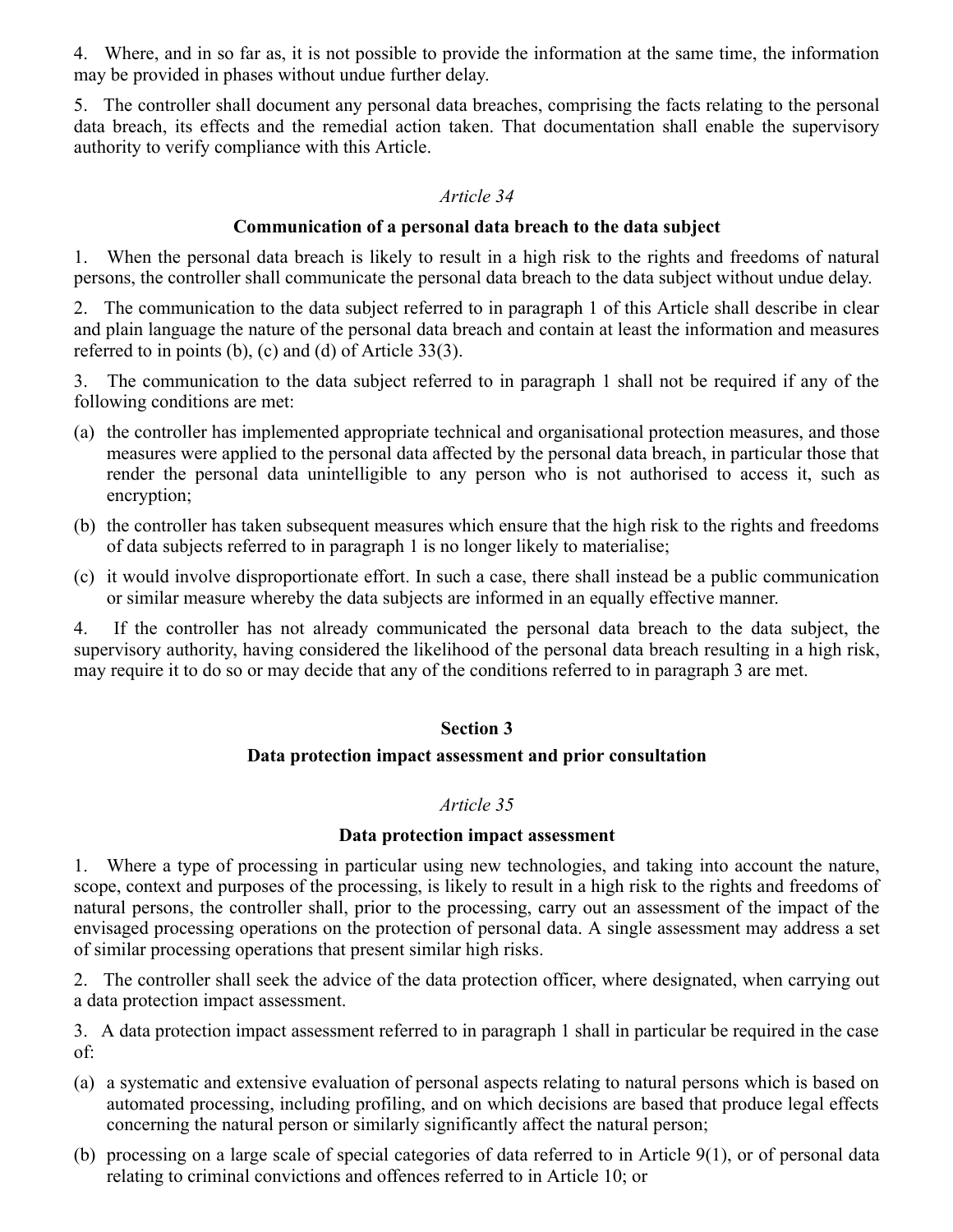(c) a systematic monitoring of a publicly accessible area on a large scale.

4. The supervisory authority shall establish and make public a list of the kind of processing operations which are subject to the requirement for a data protection impact assessment pursuant to paragraph 1. The supervisory authority shall communicate those lists to the Board referred to in Article 68.

5. The supervisory authority may also establish and make public a list of the kind of processing operations for which no data protection impact assessment is required. The supervisory authority shall communicate those lists to the Board.

6. Prior to the adoption of the lists referred to in paragraphs 4 and 5, the competent supervisory authority shall apply the consistency mechanism referred to in Article 63 where such lists involve processing activities which are related to the offering of goods or services to data subjects or to the monitoring of their behaviour in several Member States, or may substantially affect the free movement of personal data within the Union.

- 7. The assessment shall contain at least:
- (a) a systematic description of the envisaged processing operations and the purposes of the processing, including, where applicable, the legitimate interest pursued by the controller;
- (b) an assessment of the necessity and proportionality of the processing operations in relation to the purposes;
- (c) an assessment of the risks to the rights and freedoms of data subjects referred to in paragraph 1; and
- (d) the measures envisaged to address the risks, including safeguards, security measures and mechanisms to ensure the protection of personal data and to demonstrate compliance with this Regulation taking into account the rights and legitimate interests of data subjects and other persons concerned.

8. Compliance with approved codes of conduct referred to in Article 40 by the relevant controllers or processors shall be taken into due account in assessing the impact of the processing operations performed by such controllers or processors, in particular for the purposes of a data protection impact assessment.

9. Where appropriate, the controller shall seek the views of data subjects or their representatives on the intended processing, without prejudice to the protection of commercial or public interests or the security of processing operations.

10. Where processing pursuant to point (c) or (e) of Article 6(1) has a legal basis in Union law or in the law of the Member State to which the controller is subject, that law regulates the specific processing operation or set of operations in question, and a data protection impact assessment has already been carried out as part of a general impact assessment in the context of the adoption of that legal basis, paragraphs 1 to 7 shall not apply unless Member States deem it to be necessary to carry out such an assessment prior to processing activities.

11. Where necessary, the controller shall carry out a review to assess if processing is performed in accordance with the data protection impact assessment at least when there is a change of the risk represented by processing operations.

## *Article 36*

## **Prior consultation**

1. The controller shall consult the supervisory authority prior to processing where a data protection impact assessment under Article 35 indicates that the processing would result in a high risk in the absence of measures taken by the controller to mitigate the risk.

2. Where the supervisory authority is of the opinion that the intended processing referred to in paragraph 1 would infringe this Regulation, in particular where the controller has insufficiently identified or mitigated the risk, the supervisory authority shall, within period of up to eight weeks of receipt of the request for consultation, provide written advice to the controller and, where applicable to the processor, and may use any of its powers referred to in Article 58. That period may be extended by six weeks, taking into account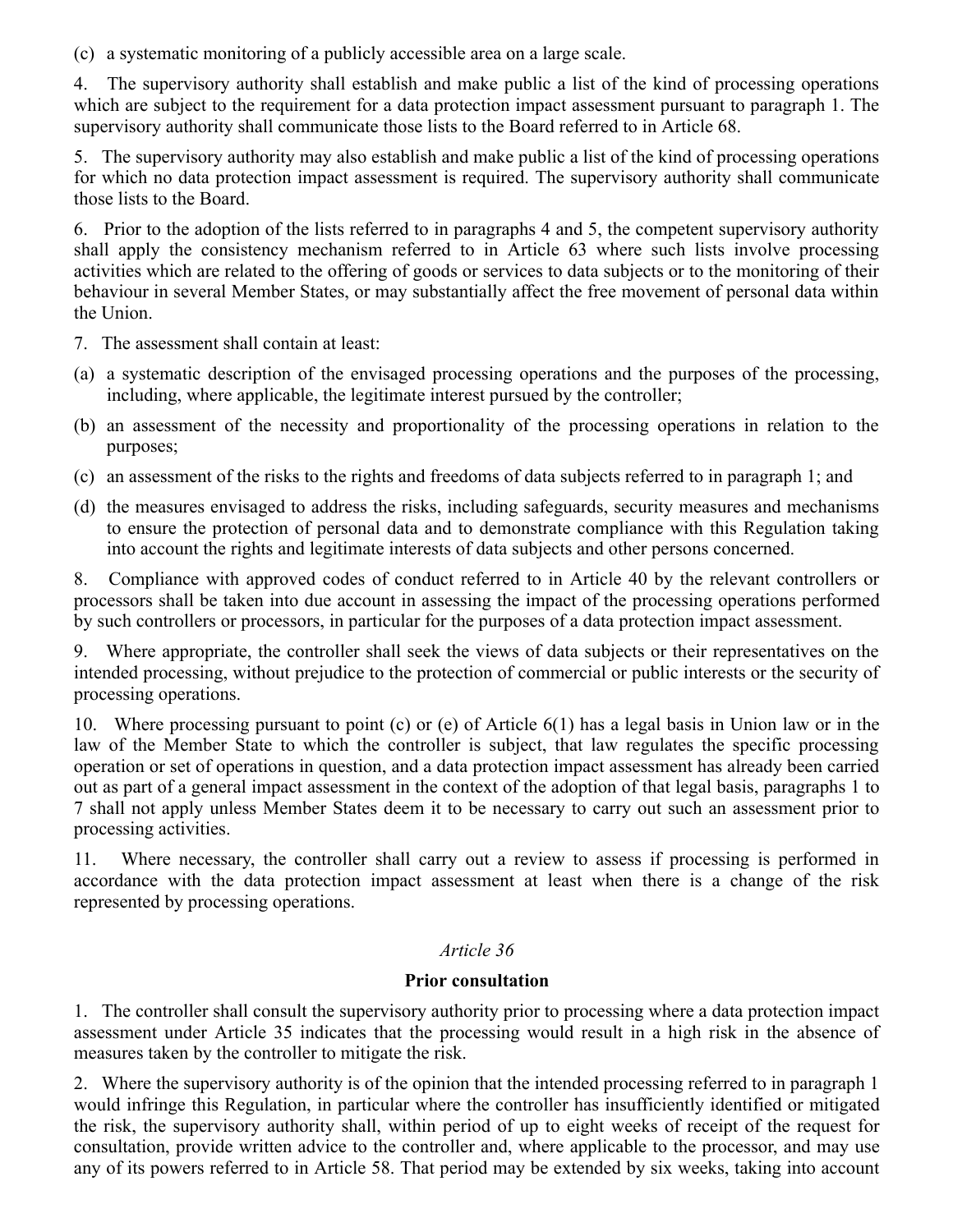the complexity of the intended processing. The supervisory authority shall inform the controller and, where applicable, the processor, of any such extension within one month of receipt of the request for consultation together with the reasons for the delay. Those periods may be suspended until the supervisory authority has obtained information it has requested for the purposes of the consultation.

3. When consulting the supervisory authority pursuant to paragraph 1, the controller shall provide the supervisory authority with:

- (a) where applicable, the respective responsibilities of the controller, joint controllers and processors involved in the processing, in particular for processing within a group of undertakings;
- (b) the purposes and means of the intended processing;
- (c) the measures and safeguards provided to protect the rights and freedoms of data subjects pursuant to this Regulation;
- (d) where applicable, the contact details of the data protection officer;
- (e) the data protection impact assessment provided for in Article 35; and
- (f) any other information requested by the supervisory authority.

4. Member States shall consult the supervisory authority during the preparation of a proposal for a legislative measure to be adopted by a national parliament, or of a regulatory measure based on such a legislative measure, which relates to processing.

5. Notwithstanding paragraph 1, Member State law may require controllers to consult with, and obtain prior authorisation from, the supervisory authority in relation to processing by a controller for the performance of a task carried out by the controller in the public interest, including processing in relation to social protection and public health.

#### **Section 4**

#### **Data protection officer**

## *Article 37*

## **Designation of the data protection officer**

- 1. The controller and the processor shall designate a data protection officer in any case where:
- (a) the processing is carried out by a public authority or body, except for courts acting in their judicial capacity;
- (b) the core activities of the controller or the processor consist of processing operations which, by virtue of their nature, their scope and/or their purposes, require regular and systematic monitoring of data subjects on a large scale; or
- (c) the core activities of the controller or the processor consist of processing on a large scale of special categories of data pursuant to Article 9 and personal data relating to criminal convictions and offences referred to in Article 10.

2. A group of undertakings may appoint a single data protection officer provided that a data protection officer is easily accessible from each establishment.

3. Where the controller or the processor is a public authority or body, a single data protection officer may be designated for several such authorities or bodies, taking account of their organisational structure and size.

4. In cases other than those referred to in paragraph 1, the controller or processor or associations and other bodies representing categories of controllers or processors may or, where required by Union or Member State law shall, designate a data protection officer. The data protection officer may act for such associations and other bodies representing controllers or processors.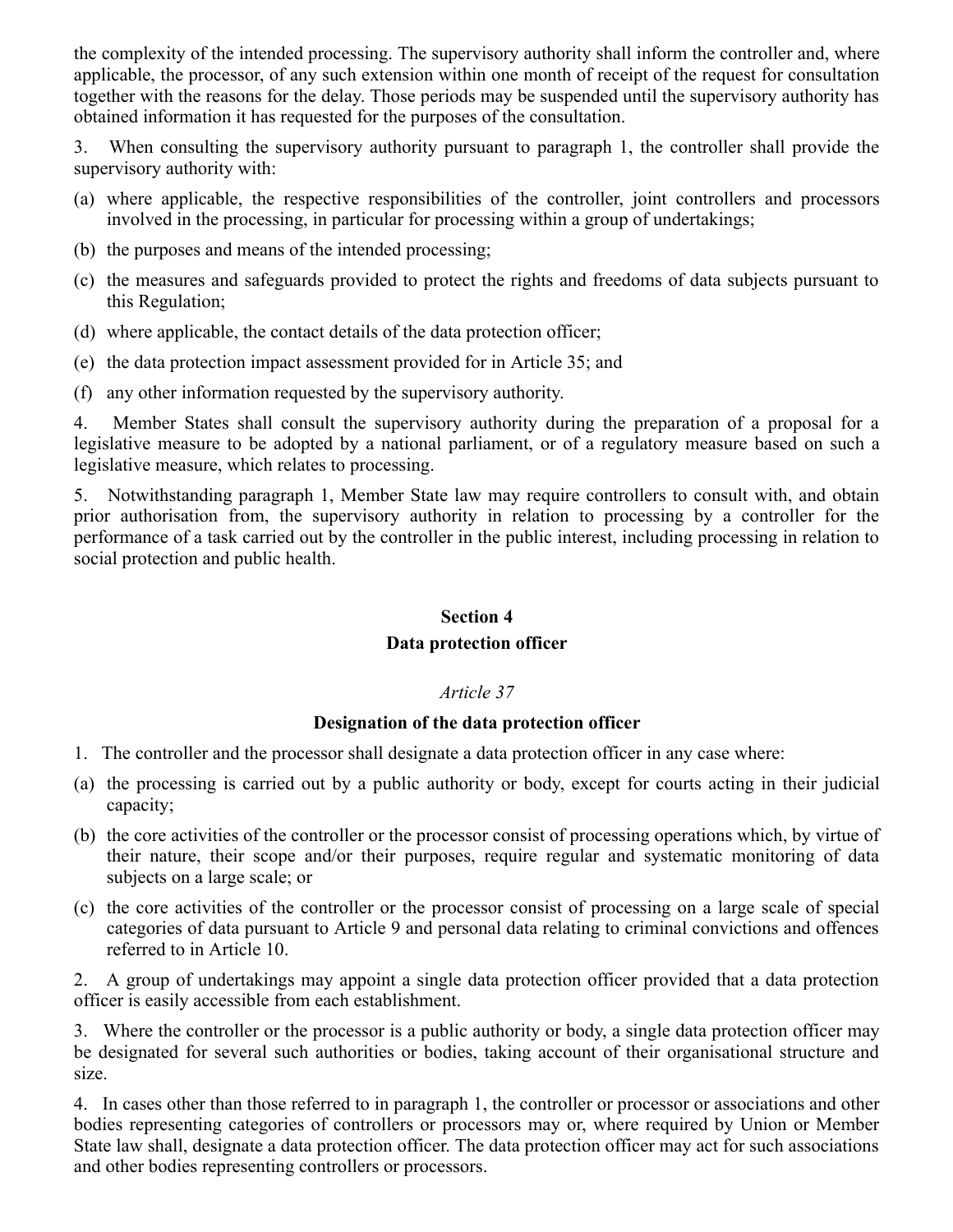5. The data protection officer shall be designated on the basis of professional qualities and, in particular, expert knowledge of data protection law and practices and the ability to fulfil the tasks referred to in Article 39.

6. The data protection officer may be a staff member of the controller or processor, or fulfil the tasks on the basis of a service contract.

7. The controller or the processor shall publish the contact details of the data protection officer and communicate them to the supervisory authority.

### *Article 38*

### **Position of the data protection officer**

1. The controller and the processor shall ensure that the data protection officer is involved, properly and in a timely manner, in all issues which relate to the protection of personal data.

2. The controller and processor shall support the data protection officer in performing the tasks referred to in Article 39 by providing resources necessary to carry out those tasks and access to personal data and processing operations, and to maintain his or her expert knowledge.

3. The controller and processor shall ensure that the data protection officer does not receive any instructions regarding the exercise of those tasks. He or she shall not be dismissed or penalised by the controller or the processor for performing his tasks. The data protection officer shall directly report to the highest management level of the controller or the processor.

4. Data subjects may contact the data protection officer with regard to all issues related to processing of their personal data and to the exercise of their rights under this Regulation.

5. The data protection officer shall be bound by secrecy or confidentiality concerning the performance of his or her tasks, in accordance with Union or Member State law.

6. The data protection officer may fulfil other tasks and duties. The controller or processor shall ensure that any such tasks and duties do not result in a conflict of interests.

## *Article 39*

## **Tasks of the data protection officer**

- 1. The data protection officer shall have at least the following tasks:
- (a) to inform and advise the controller or the processor and the employees who carry out processing of their obligations pursuant to this Regulation and to other Union or Member State data protection provisions;
- (b) to monitor compliance with this Regulation, with other Union or Member State data protection provisions and with the policies of the controller or processor in relation to the protection of personal data, including the assignment of responsibilities, awareness-raising and training of staff involved in processing operations, and the related audits;
- (c) to provide advice where requested as regards the data protection impact assessment and monitor its performance pursuant to Article 35;
- (d) to cooperate with the supervisory authority;
- (e) to act as the contact point for the supervisory authority on issues relating to processing, including the prior consultation referred to in Article 36, and to consult, where appropriate, with regard to any other matter.

2. The data protection officer shall in the performance of his or her tasks have due regard to the risk associated with processing operations, taking into account the nature, scope, context and purposes of processing.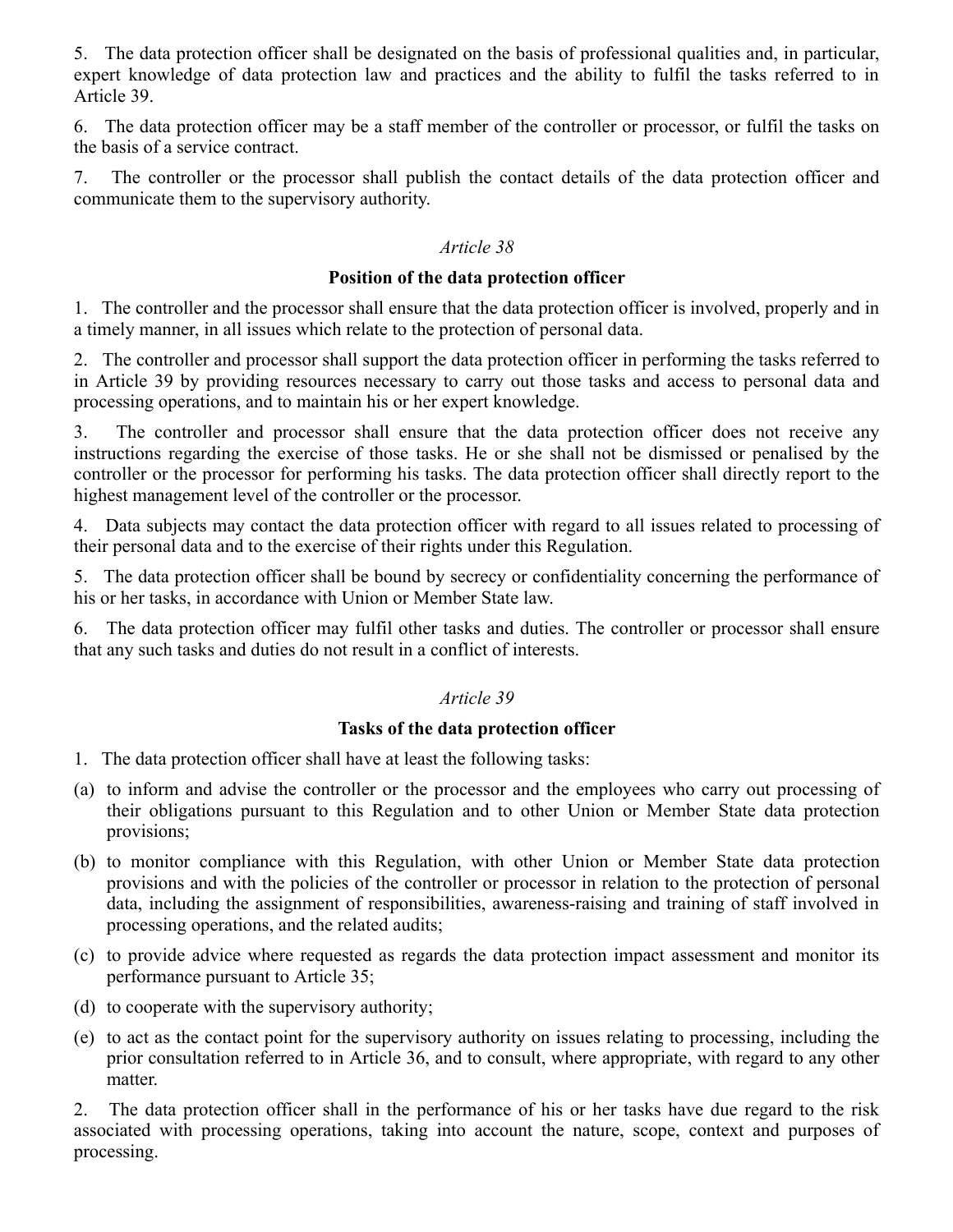## **Section 5 Codes of conduct and certification**

### *Article 40*

#### **Codes of conduct**

1. The Member States, the supervisory authorities, the Board and the Commission shall encourage the drawing up of codes of conduct intended to contribute to the proper application of this Regulation, taking account of the specific features of the various processing sectors and the specific needs of micro, small and medium-sized enterprises.

2. Associations and other bodies representing categories of controllers or processors may prepare codes of conduct, or amend or extend such codes, for the purpose of specifying the application of this Regulation, such as with regard to:

- (a) fair and transparent processing;
- (b) the legitimate interests pursued by controllers in specific contexts;
- (c) the collection of personal data;
- (d) the pseudonymisation of personal data;
- (e) the information provided to the public and to data subjects;
- (f) the exercise of the rights of data subjects;
- (g) the information provided to, and the protection of, children, and the manner in which the consent of the holders of parental responsibility over children is to be obtained;
- (h) the measures and procedures referred to in Articles 24 and 25 and the measures to ensure security of processing referred to in Article 32;
- (i) the notification of personal data breaches to supervisory authorities and the communication of such personal data breaches to data subjects;
- (j) the transfer of personal data to third countries or international organisations; or
- (k) out-of-court proceedings and other dispute resolution procedures for resolving disputes between controllers and data subjects with regard to processing, without prejudice to the rights of data subjects pursuant to Articles 77 and 79.

3. In addition to adherence by controllers or processors subject to this Regulation, codes of conduct approved pursuant to paragraph 5 of this Article and having general validity pursuant to paragraph 9 of this Article may also be adhered to by controllers or processors that are not subject to this Regulation pursuant to Article 3 in order to provide appropriate safeguards within the framework of personal data transfers to third countries or international organisations under the terms referred to in point (e) of Article 46(2). Such controllers or processors shall make binding and enforceable commitments, via contractual or other legally binding instruments, to apply those appropriate safeguards including with regard to the rights of data subjects.

4. A code of conduct referred to in paragraph 2 of this Article shall contain mechanisms which enable the body referred to in Article 41(1) to carry out the mandatory monitoring of compliance with its provisions by the controllers or processors which undertake to apply it, without prejudice to the tasks and powers of supervisory authorities competent pursuant to Article 55 or 56.

5. Associations and other bodies referred to in paragraph 2 of this Article which intend to prepare a code of conduct or to amend or extend an existing code shall submit the draft code, amendment or extension to the supervisory authority which is competent pursuant to Article 55. The supervisory authority shall provide an opinion on whether the draft code, amendment or extension complies with this Regulation and shall approve that draft code, amendment or extension if it finds that it provides sufficient appropriate safeguards.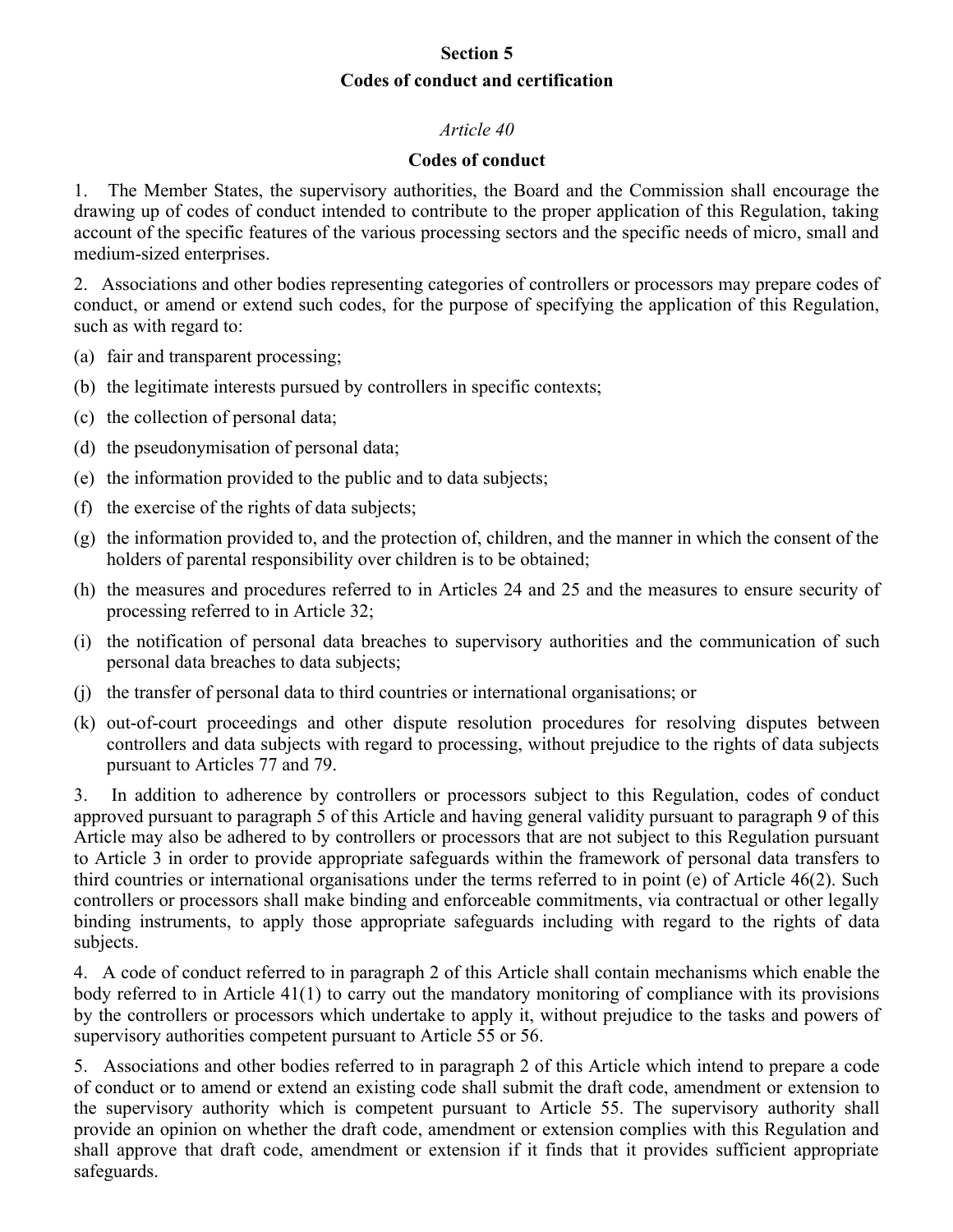6. Where the draft code, or amendment or extension is approved in accordance with paragraph 5, and where the code of conduct concerned does not relate to processing activities in several Member States, the supervisory authority shall register and publish the code.

7. Where a draft code of conduct relates to processing activities in several Member States, the supervisory authority which is competent pursuant to Article 55 shall, before approving the draft code, amendment or extension, submit it in the procedure referred to in Article 63 to the Board which shall provide an opinion on whether the draft code, amendment or extension complies with this Regulation or, in the situation referred to in paragraph 3 of this Article, provides appropriate safeguards.

8. Where the opinion referred to in paragraph 7 confirms that the draft code, amendment or extension complies with this Regulation, or, in the situation referred to in paragraph 3, provides appropriate safeguards, the Board shall submit its opinion to the Commission.

9. The Commission may, by way of implementing acts, decide that the approved code of conduct, amendment or extension submitted to it pursuant to paragraph 8 of this Article have general validity within the Union. Those implementing acts shall be adopted in accordance with the examination procedure set out in Article 93(2).

10. The Commission shall ensure appropriate publicity for the approved codes which have been decided as having general validity in accordance with paragraph 9.

11. The Board shall collate all approved codes of conduct, amendments and extensions in a register and shall make them publicly available by way of appropriate means.

## *Article 42*

## **Certification**

1. The Member States, the supervisory authorities, the Board and the Commission shall encourage, in particular at Union level, the establishment of data protection certification mechanisms and of data protection seals and marks, for the purpose of demonstrating compliance with this Regulation of processing operations by controllers and processors. The specific needs of micro, small and mediumsized enterprises shall be taken into account.

2. In addition to adherence by controllers or processors subject to this Regulation, data protection certification mechanisms, seals or marks approved pursuant to paragraph 5 of this Article may be established for the purpose of demonstrating the existence of appropriate safeguards provided by controllers or processors that are not subject to this Regulation pursuant to Article 3 within the framework of personal data transfers to third countries or international organisations under the terms referred to in point (f) of Article 46(2). Such controllers or processors shall make binding and enforceable commitments, via contractual or other legally binding instruments, to apply those appropriate safeguards, including with regard to the rights of data subjects.

3. The certification shall be voluntary and available via a process that is transparent.

4. A certification pursuant to this Article does not reduce the responsibility of the controller or the processor for compliance with this Regulation and is without prejudice to the tasks and powers of the supervisory authorities which are competent pursuant to Article 55 or 56.

5. A certification pursuant to this Article shall be issued by the certification bodies referred to in Article 43 or by the competent supervisory authority, on the basis of criteria approved by that competent supervisory authority pursuant to Article 58(3) or by the Board pursuant to Article 63. Where the criteria are approved by the Board, this may result in a common certification, the European Data Protection Seal.

6. The controller or processor which submits its processing to the certification mechanism shall provide the certification body referred to in Article 43, or where applicable, the competent supervisory authority, with all information and access to its processing activities which are necessary to conduct the certification procedure.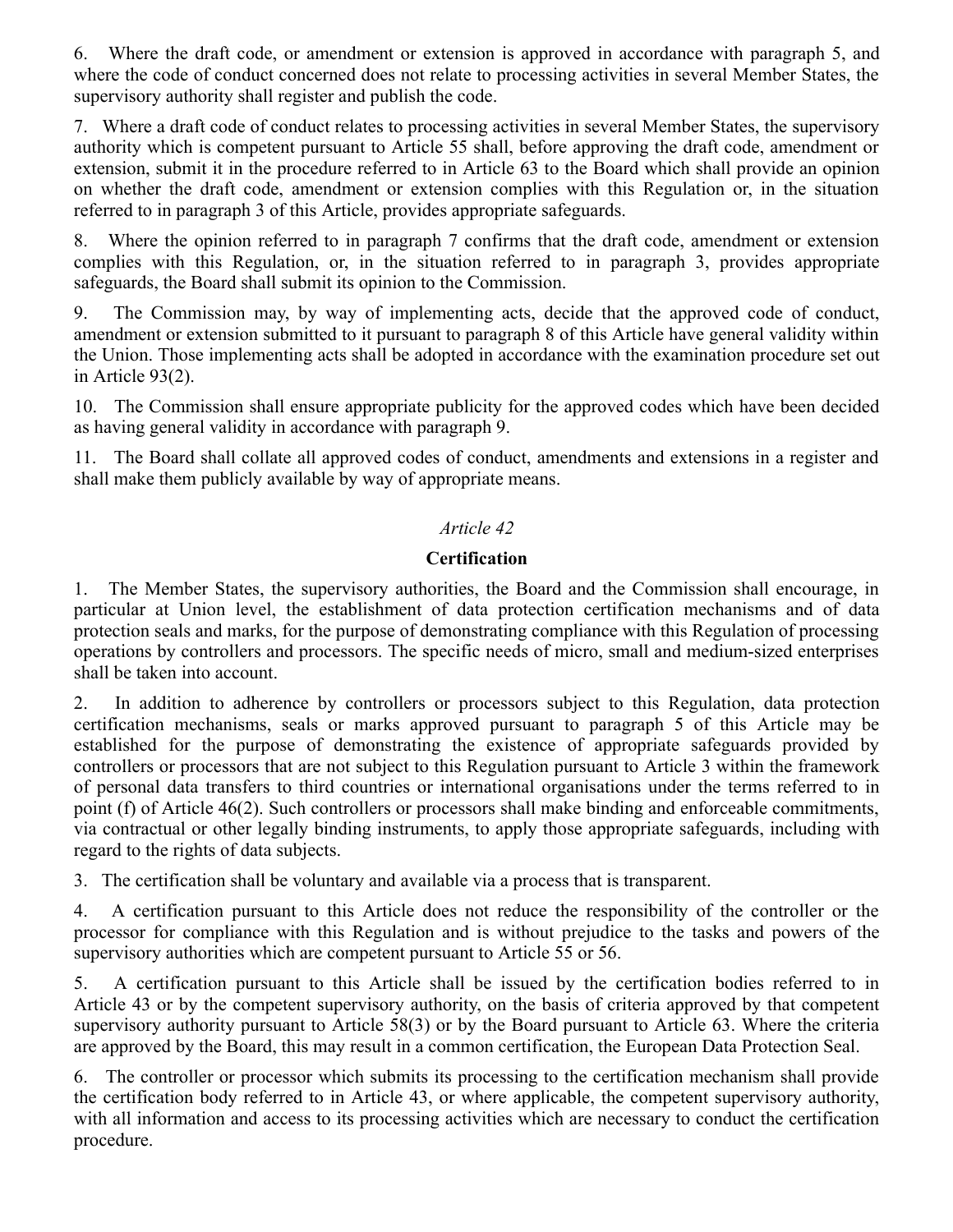7. Certification shall be issued to a controller or processor for a maximum period of three years and may be renewed, under the same conditions, provided that the relevant requirements continue to be met. Certification shall be withdrawn, as applicable, by the certification bodies referred to in Article 43 or by the competent supervisory authority where the requirements for the certification are not or are no longer met.

8. The Board shall collate all certification mechanisms and data protection seals and marks in a register and shall make them publicly available by any appropriate means.

#### *Article 44*

#### **General principle for transfers**

Any transfer of personal data which are undergoing processing or are intended for processing after transfer to a third country or to an international organisation shall take place only if, subject to the other provisions of this Regulation, the conditions laid down in this Chapter are complied with by the controller and processor, including for onward transfers of personal data from the third country or an international organisation to another third country or to another international organisation. All provisions in this Chapter shall be applied in order to ensure that the level of protection of natural persons guaranteed by this Regulation is not undermined.

#### *Article 45*

#### **Transfers on the basis of an adequacy decision**

1. A transfer of personal data to a third country or an international organisation may take place where the Commission has decided that the third country, a territory or one or more specified sectors within that third country, or the international organisation in question ensures an adequate level of protection. Such a transfer shall not require any specific authorisation.

2. When assessing the adequacy of the level of protection, the Commission shall, in particular, take account of the following elements:

- (a) the rule of law, respect for human rights and fundamental freedoms, relevant legislation, both general and sectoral, including concerning public security, defence, national security and criminal law and the access of public authorities to personal data, as well as the implementation of such legislation, data protection rules, professional rules and security measures, including rules for the onward transfer of personal data to another third country or international organisation which are complied with in that country or international organisation, case-law, as well as effective and enforceable data subject rights and effective administrative and judicial redress for the data subjects whose personal data are being transferred;
- (b) the existence and effective functioning of one or more independent supervisory authorities in the third country or to which an international organisation is subject, with responsibility for ensuring and enforcing compliance with the data protection rules, including adequate enforcement powers, for assisting and advising the data subjects in exercising their rights and for cooperation with the supervisory authorities of the Member States; and
- (c) the international commitments the third country or international organisation concerned has entered into, or other obligations arising from legally binding conventions or instruments as well as from its participation in multilateral or regional systems, in particular in relation to the protection of personal data.

3. The Commission, after assessing the adequacy of the level of protection, may decide, by means of implementing act, that a third country, a territory or one or more specified sectors within a third country, or an international organisation ensures an adequate level of protection within the meaning of paragraph 2 of this Article. The implementing act shall provide for a mechanism for a periodic review, at least every four years, which shall take into account all relevant developments in the third country or international organisation. The implementing act shall specify its territorial and sectoral application and, where applicable, identify the supervisory authority or authorities referred to in point (b) of paragraph 2 of this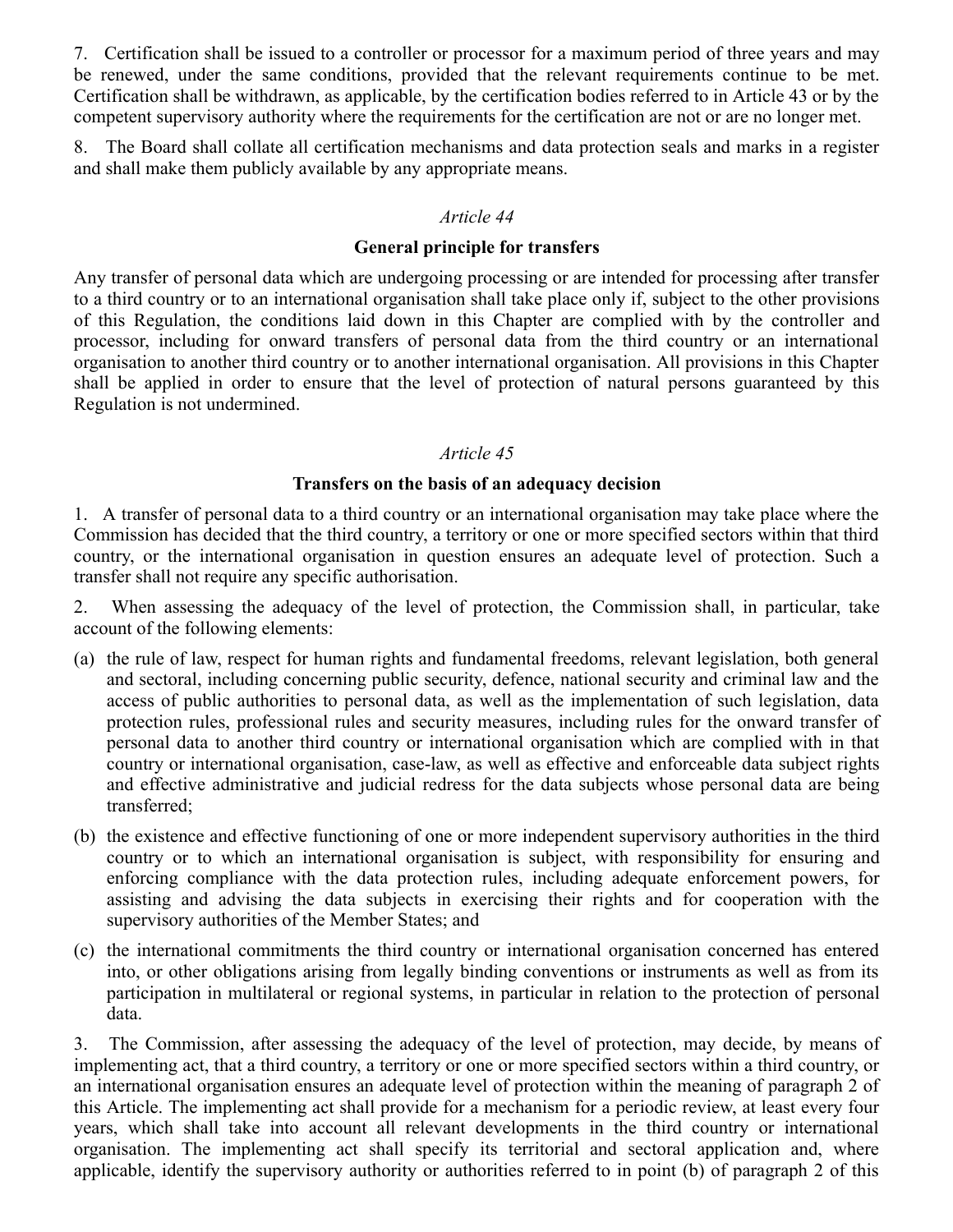Article. The implementing act shall be adopted in accordance with the examination procedure referred to in Article 93(2).

4. The Commission shall, on an ongoing basis, monitor developments in third countries and international organisations that could affect the functioning of decisions adopted pursuant to paragraph 3 of this Article and decisions adopted on the basis of Article 25(6) of Directive 95/46/EC.

5. The Commission shall, where available information reveals, in particular following the review referred to in paragraph 3 of this Article, that a third country, a territory or one or more specified sectors within a third country, or an international organisation no longer ensures an adequate level of protection within the meaning of paragraph 2 of this Article, to the extent necessary, repeal, amend or suspend the decision referred to in paragraph 3 of this Article by means of implementing acts without retro-active effect. Those implementing acts shall be adopted in accordance with the examination procedure referred to in Article 93(2).

On duly justified imperative grounds of urgency, the Commission shall adopt immediately applicable implementing acts in accordance with the procedure referred to in Article 93(3).

6. The Commission shall enter into consultations with the third country or international organisation with a view to remedying the situation giving rise to the decision made pursuant to paragraph 5.

7. A decision pursuant to paragraph 5 of this Article is without prejudice to transfers of personal data to the third country, a territory or one or more specified sectors within that third country, or the international organisation in question pursuant to Articles 46 to 49.

8. The Commission shall publish in the *Official Journal of the European Union* and on its website a list of the third countries, territories and specified sectors within a third country and international organisations for which it has decided that an adequate level of protection is or is no longer ensured.

9. Decisions adopted by the Commission on the basis of Article 25(6) of Directive 95/46/EC shall remain in force until amended, replaced or repealed by a Commission Decision adopted in accordance with paragraph 3 or 5 of this Article.

## *Article 46*

#### **Transfers subject to appropriate safeguards**

1. In the absence of a decision pursuant to Article 45(3), a controller or processor may transfer personal data to a third country or an international organisation only if the controller or processor has provided appropriate safeguards, and on condition that enforceable data subject rights and effective legal remedies for data subjects are available.

2. The appropriate safeguards referred to in paragraph 1 may be provided for, without requiring any specific authorisation from a supervisory authority, by:

- (a) a legally binding and enforceable instrument between public authorities or bodies;
- (b) binding corporate rules in accordance with Article 47;
- (c) standard data protection clauses adopted by the Commission in accordance with the examination procedure referred to in Article 93(2);
- (d) standard data protection clauses adopted by a supervisory authority and approved by the Commission pursuant to the examination procedure referred to in Article 93(2);
- (e) an approved code of conduct pursuant to Article 40 together with binding and enforceable commitments of the controller or processor in the third country to apply the appropriate safeguards, including as regards data subjects' rights; or
- (f) an approved certification mechanism pursuant to Article 42 together with binding and enforceable commitments of the controller or processor in the third country to apply the appropriate safeguards, including as regards data subjects' rights.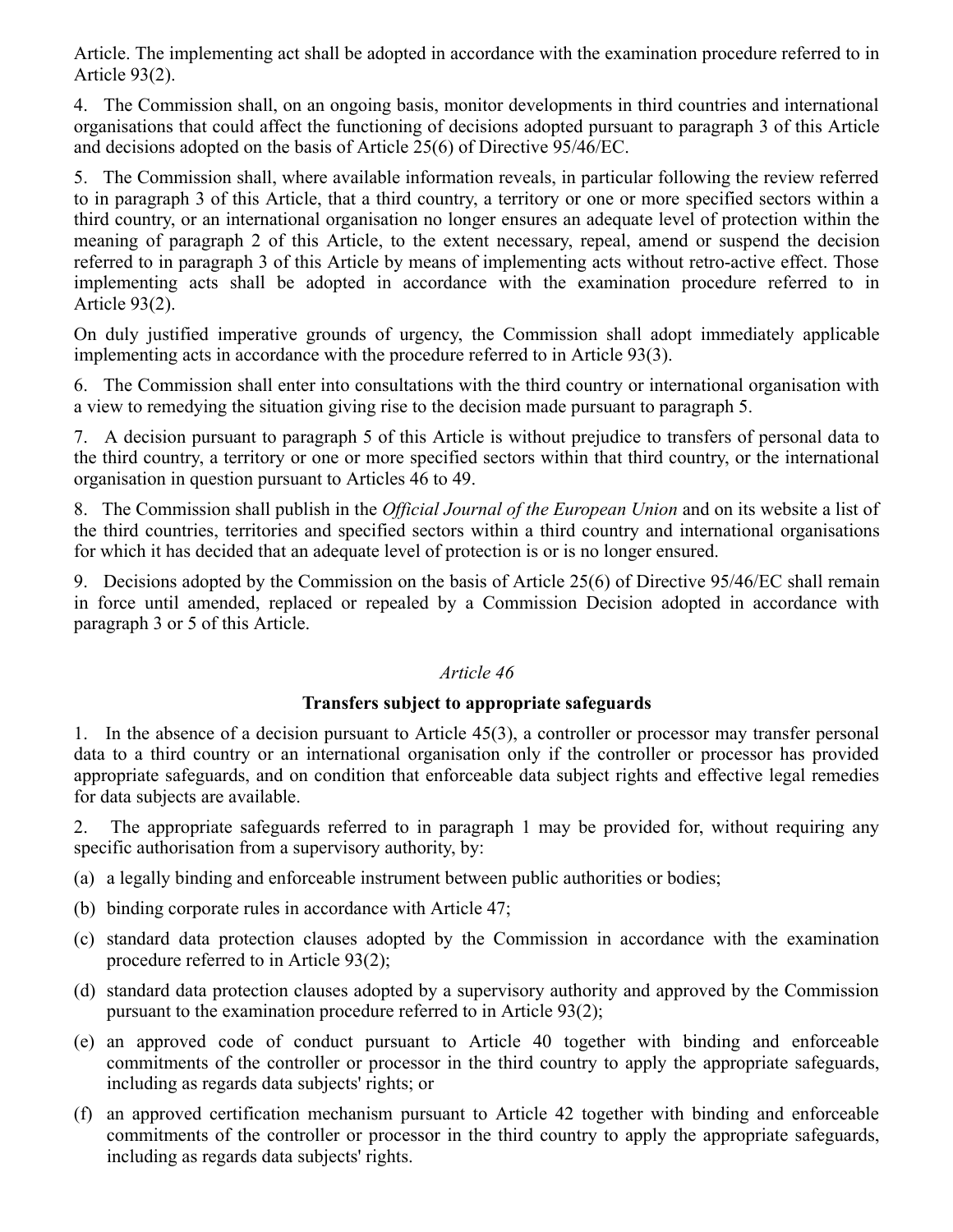3. Subject to the authorisation from the competent supervisory authority, the appropriate safeguards referred to in paragraph 1 may also be provided for, in particular, by:

- (a) contractual clauses between the controller or processor and the controller, processor or the recipient of the personal data in the third country or international organisation; or
- (b) provisions to be inserted into administrative arrangements between public authorities or bodies which include enforceable and effective data subject rights.

4. The supervisory authority shall apply the consistency mechanism referred to in Article 63 in the cases referred to in paragraph 3 of this Article.

5. Authorisations by a Member State or supervisory authority on the basis of Article 26(2) of Directive 95/46/EC shall remain valid until amended, replaced or repealed, if necessary, by that supervisory authority. Decisions adopted by the Commission on the basis of Article 26(4) of Directive 95/46/EC shall remain in force until amended, replaced or repealed, if necessary, by a Commission Decision adopted in accordance with paragraph 2 of this Article.

#### *Article 47*

#### **Binding corporate rules**

1. The competent supervisory authority shall approve binding corporate rules in accordance with the consistency mechanism set out in Article 63, provided that they:

- (a) are legally binding and apply to and are enforced by every member concerned of the group of undertakings, or group of enterprises engaged in a joint economic activity, including their employees;
- (b) expressly confer enforceable rights on data subjects with regard to the processing of their personal data; and
- (c) fulfil the requirements laid down in paragraph 2.
- 2. The binding corporate rules referred to in paragraph 1 shall specify at least:
- (a) the structure and contact details of the group of undertakings, or group of enterprises engaged in a joint economic activity and of each of its members;
- (b) the data transfers or set of transfers, including the categories of personal data, the type of processing and its purposes, the type of data subjects affected and the identification of the third country or countries in question;
- (c) their legally binding nature, both internally and externally;
- (d) the application of the general data protection principles, in particular purpose limitation, data minimisation, limited storage periods, data quality, data protection by design and by default, legal basis for processing, processing of special categories of personal data, measures to ensure data security, and the requirements in respect of onward transfers to bodies not bound by the binding corporate rules;
- (e) the rights of data subjects in regard to processing and the means to exercise those rights, including the right not to be subject to decisions based solely on automated processing, including profiling in accordance with Article 22, the right to lodge a complaint with the competent supervisory authority and before the competent courts of the Member States in accordance with Article 79, and to obtain redress and, where appropriate, compensation for a breach of the binding corporate rules;
- (f) the acceptance by the controller or processor established on the territory of a Member State of liability for any breaches of the binding corporate rules by any member concerned not established in the Union; the controller or the processor shall be exempt from that liability, in whole or in part, only if it proves that that member is not responsible for the event giving rise to the damage;
- (g) how the information on the binding corporate rules, in particular on the provisions referred to in points (d), (e) and (f) of this paragraph is provided to the data subjects in addition to Articles 13 and 14;
- (h) the tasks of any data protection officer designated in accordance with Article 37 or any other person or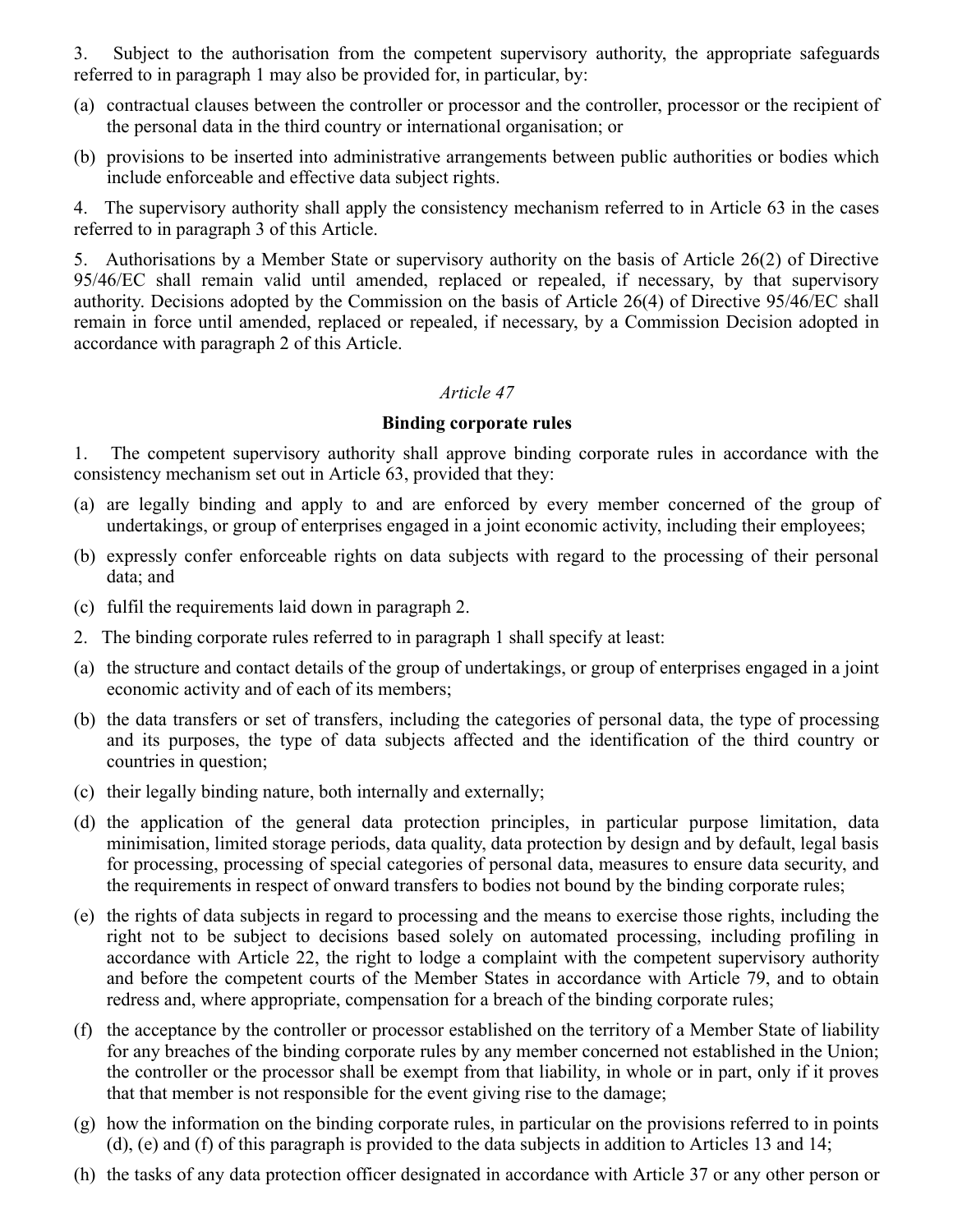entity in charge of the monitoring compliance with the binding corporate rules within the group of undertakings, or group of enterprises engaged in a joint economic activity, as well as monitoring training and complaint-handling;

- (i) the complaint procedures;
- (j) the mechanisms within the group of undertakings, or group of enterprises engaged in a joint economic activity for ensuring the verification of compliance with the binding corporate rules. Such mechanisms shall include data protection audits and methods for ensuring corrective actions to protect the rights of the data subject. Results of such verification should be communicated to the person or entity referred to in point (h) and to the board of the controlling undertaking of a group of undertakings, or of the group of enterprises engaged in a joint economic activity, and should be available upon request to the competent supervisory authority;
- (k) the mechanisms for reporting and recording changes to the rules and reporting those changes to the supervisory authority;
- (l) the cooperation mechanism with the supervisory authority to ensure compliance by any member of the group of undertakings, or group of enterprises engaged in a joint economic activity, in particular by making available to the supervisory authority the results of verifications of the measures referred to in point (j);
- (m) the mechanisms for reporting to the competent supervisory authority any legal requirements to which a member of the group of undertakings, or group of enterprises engaged in a joint economic activity is subject in a third country which are likely to have a substantial adverse effect on the guarantees provided by the binding corporate rules; and
- (n) the appropriate data protection training to personnel having permanent or regular access to personal data.

3. The Commission may specify the format and procedures for the exchange of information between controllers, processors and supervisory authorities for binding corporate rules within the meaning of this Article. Those implementing acts shall be adopted in accordance with the examination procedure set out in Article 93(2).

#### *Article 48*

#### **Transfers or disclosures not authorised by Union law**

Any judgment of a court or tribunal and any decision of an administrative authority of a third country requiring a controller or processor to transfer or disclose personal data may only be recognised or enforceable in any manner if based on an international agreement, such as a mutual legal assistance treaty, in force between the requesting third country and the Union or a Member State, without prejudice to other grounds for transfer pursuant to this Chapter.

#### *Article 49*

#### **Derogations for specific situations**

1. In the absence of an adequacy decision pursuant to Article 45(3), or of appropriate safeguards pursuant to Article 46, including binding corporate rules, a transfer or a set of transfers of personal data to a third country or an international organisation shall take place only on one of the following conditions:

- (a) the data subject has explicitly consented to the proposed transfer, after having been informed of the possible risks of such transfers for the data subject due to the absence of an adequacy decision and appropriate safeguards;
- (b) the transfer is necessary for the performance of a contract between the data subject and the controller or the implementation of pre-contractual measures taken at the data subject's request;
- (c) the transfer is necessary for the conclusion or performance of a contract concluded in the interest of the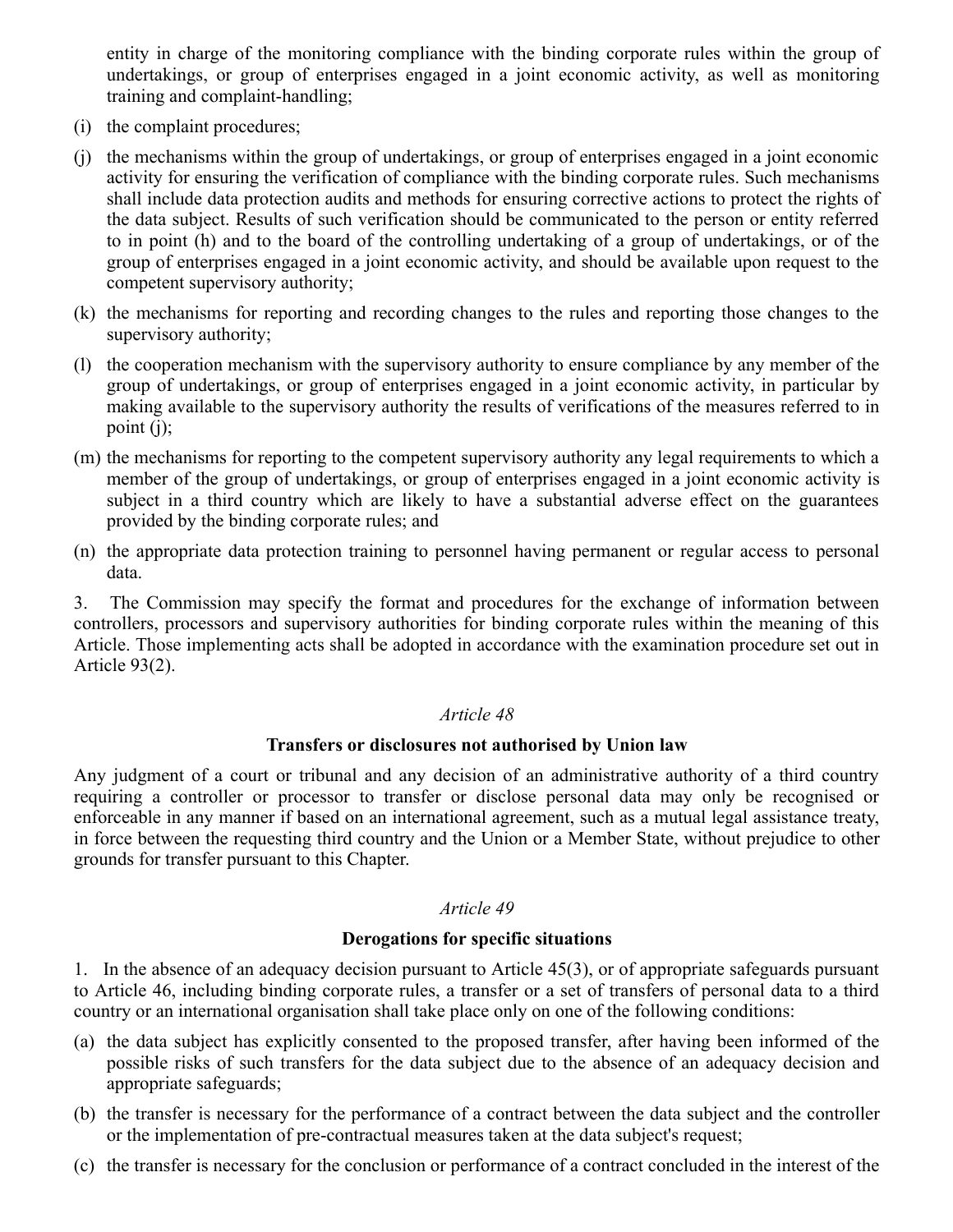data subject between the controller and another natural or legal person;

- (d) the transfer is necessary for important reasons of public interest;
- (e) the transfer is necessary for the establishment, exercise or defence of legal claims;
- (f) the transfer is necessary in order to protect the vital interests of the data subject or of other persons, where the data subject is physically or legally incapable of giving consent;
- (g) the transfer is made from a register which according to Union or Member State law is intended to provide information to the public and which is open to consultation either by the public in general or by any person who can demonstrate a legitimate interest, but only to the extent that the conditions laid down by Union or Member State law for consultation are fulfilled in the particular case.

Where a transfer could not be based on a provision in Article 45 or 46, including the provisions on binding corporate rules, and none of the derogations for a specific situation referred to in the first subparagraph of this paragraph is applicable, a transfer to a third country or an international organisation may take place only if the transfer is not repetitive, concerns only a limited number of data subjects, is necessary for the purposes of compelling legitimate interests pursued by the controller which are not overridden by the interests or rights and freedoms of the data subject, and the controller has assessed all the circumstances surrounding the data transfer and has on the basis of that assessment provided suitable safeguards with regard to the protection of personal data. The controller shall inform the supervisory authority of the transfer. The controller shall, in addition to providing the information referred to in Articles 13 and 14, inform the data subject of the transfer and on the compelling legitimate interests pursued.

2. A transfer pursuant to point (g) of the first subparagraph of paragraph 1 shall not involve the entirety of the personal data or entire categories of the personal data contained in the register. Where the register is intended for consultation by persons having a legitimate interest, the transfer shall be made only at the request of those persons or if they are to be the recipients.

3. Points (a), (b) and (c) of the first subparagraph of paragraph 1 and the second subparagraph thereof shall not apply to activities carried out by public authorities in the exercise of their public powers.

4. The public interest referred to in point (d) of the first subparagraph of paragraph 1 shall be recognised in Union law or in the law of the Member State to which the controller is subject.

5. In the absence of an adequacy decision, Union or Member State law may, for important reasons of public interest, expressly set limits to the transfer of specific categories of personal data to a third country or an international organisation. Member States shall notify such provisions to the Commission.

6. The controller or processor shall document the assessment as well as the suitable safeguards referred to in the second subparagraph of paragraph 1 of this Article in the records referred to in Article 30.

## *Article 82*

## **Right to compensation and liability**

1. Any person who has suffered material or non-material damage as a result of an infringement of this Regulation shall have the right to receive compensation from the controller or processor for the damage suffered.

2. Any controller involved in processing shall be liable for the damage caused by processing which infringes this Regulation. A processor shall be liable for the damage caused by processing only where it has not complied with obligations of this Regulation specifically directed to processors or where it has acted outside or contrary to lawful instructions of the controller.

3. A controller or processor shall be exempt from liability under paragraph 2 if it proves that it is not in any way responsible for the event giving rise to the damage.

4. Where more than one controller or processor, or both a controller and a processor, are involved in the same processing and where they are, under paragraphs 2 and 3, responsible for any damage caused by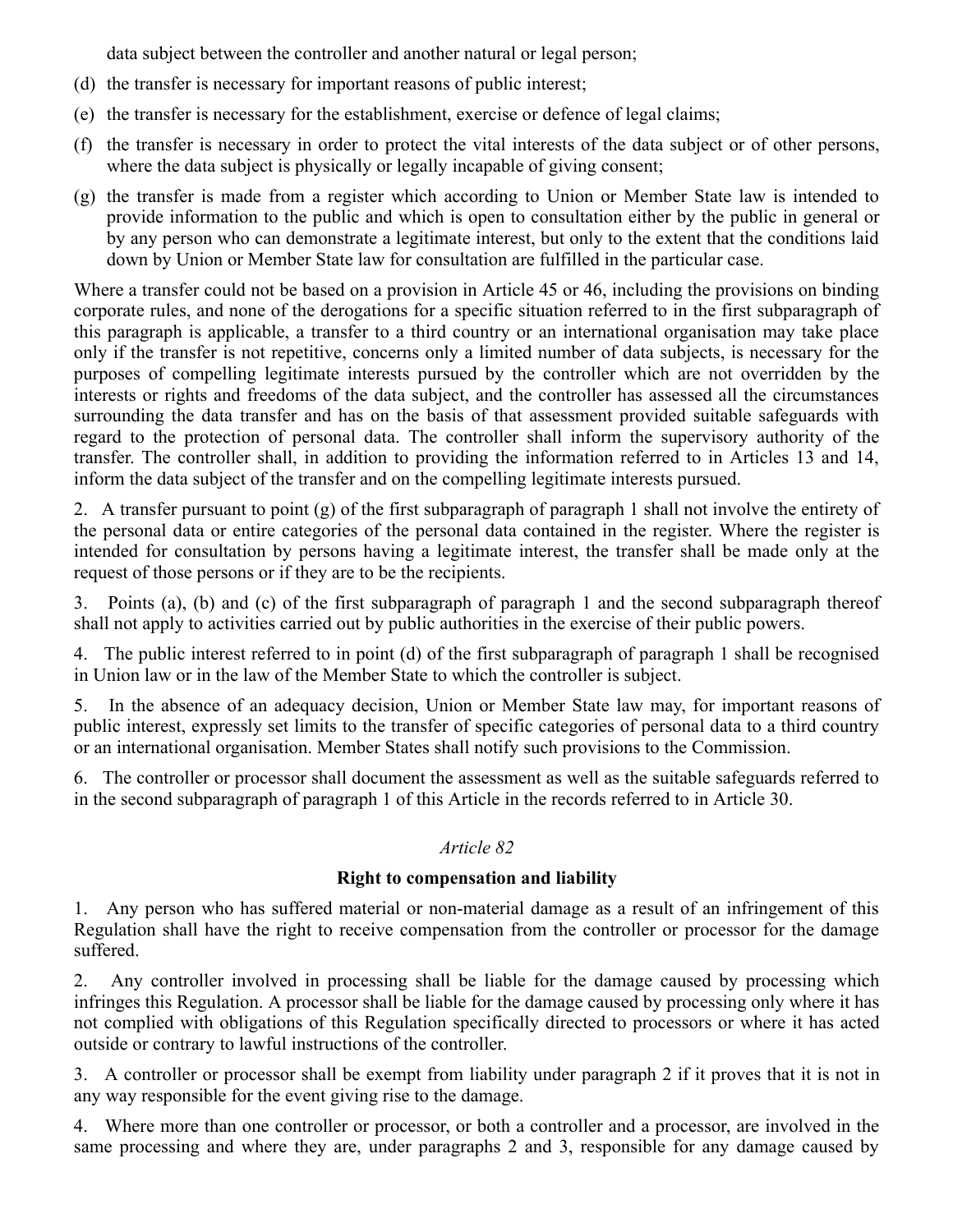processing, each controller or processor shall be held liable for the entire damage in order to ensure effective compensation of the data subject.

5. Where a controller or processor has, in accordance with paragraph 4, paid full compensation for the damage suffered, that controller or processor shall be entitled to claim back from the other controllers or processors involved in the same processing that part of the compensation corresponding to their part of responsibility for the damage, in accordance with the conditions set out in paragraph 2.

6. Court proceedings for exercising the right to receive compensation shall be brought before the courts competent under the law of the Member State referred to in Article 79(2).

#### *Article 83*

#### **General conditions for imposing administrative fines**

1. Each supervisory authority shall ensure that the imposition of administrative fines pursuant to this Article in respect of infringements of this Regulation referred to in paragraphs 4, 5 and 6 shall in each individual case be effective, proportionate and dissuasive.

2. Administrative fines shall, depending on the circumstances of each individual case, be imposed in addition to, or instead of, measures referred to in points (a) to (h) and (j) of Article 58(2). When deciding whether to impose an administrative fine and deciding on the amount of the administrative fine in each individual case due regard shall be given to the following:

- (a) the nature, gravity and duration of the infringement taking into account the nature scope or purpose of the processing concerned as well as the number of data subjects affected and the level of damage suffered by them;
- (b) the intentional or negligent character of the infringement;
- (c) any action taken by the controller or processor to mitigate the damage suffered by data subjects;
- (d) the degree of responsibility of the controller or processor taking into account technical and organisational measures implemented by them pursuant to Articles 25 and 32;
- (e) any relevant previous infringements by the controller or processor;
- (f) the degree of cooperation with the supervisory authority, in order to remedy the infringement and mitigate the possible adverse effects of the infringement;
- (g) the categories of personal data affected by the infringement;
- (h) the manner in which the infringement became known to the supervisory authority, in particular whether, and if so to what extent, the controller or processor notified the infringement;
- (i) where measures referred to in Article 58(2) have previously been ordered against the controller or processor concerned with regard to the same subject-matter, compliance with those measures;
- (j) adherence to approved codes of conduct pursuant to Article 40 or approved certification mechanisms pursuant to Article 42; and
- (k) any other aggravating or mitigating factor applicable to the circumstances of the case, such as financial benefits gained, or losses avoided, directly or indirectly, from the infringement.

3. If a controller or processor intentionally or negligently, for the same or linked processing operations, infringes several provisions of this Regulation, the total amount of the administrative fine shall not exceed the amount specified for the gravest infringement.

4. Infringements of the following provisions shall, in accordance with paragraph 2, be subject to administrative fines up to 10 000 000 EUR, or in the case of an undertaking, up to 2 % of the total worldwide annual turnover of the preceding financial year, whichever is higher:

(a) the obligations of the controller and the processor pursuant to Articles 8, 11, 25 to 39 and 42 and 43;

(b) the obligations of the certification body pursuant to Articles 42 and 43;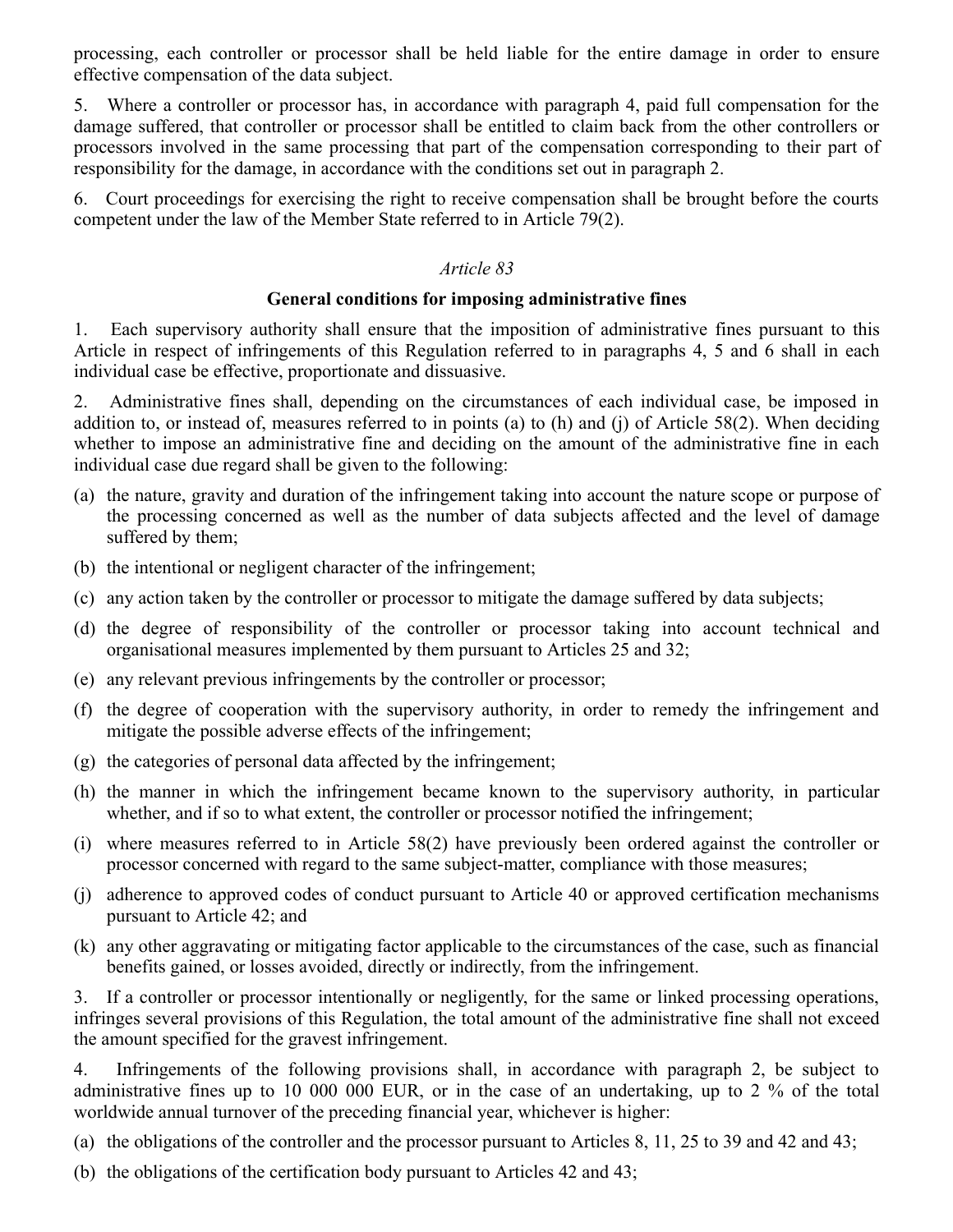(c) the obligations of the monitoring body pursuant to Article 41(4).

5. Infringements of the following provisions shall, in accordance with paragraph 2, be subject to administrative fines up to 20 000 000 EUR, or in the case of an undertaking, up to 4 % of the total worldwide annual turnover of the preceding financial year, whichever is higher:

- (a) the basic principles for processing, including conditions for consent, pursuant to Articles 5, 6, 7 and 9;
- (b) the data subjects' rights pursuant to Articles 12 to 22;
- (c) the transfers of personal data to a recipient in a third country or an international organisation pursuant to Articles 44 to 49;
- (d) any obligations pursuant to Member State law adopted under Chapter IX;
- (e) noncompliance with an order or a temporary or definitive limitation on processing or the suspension of data flows by the supervisory authority pursuant to Article 58(2) or failure to provide access in violation of Article 58(1).

6. Non-compliance with an order by the supervisory authority as referred to in Article 58(2) shall, in accordance with paragraph 2 of this Article, be subject to administrative fines up to 20 000 000 EUR, or in the case of an undertaking, up to 4 % of the total worldwide annual turnover of the preceding financial year, whichever is higher.

7. Without prejudice to the corrective powers of supervisory authorities pursuant to Article 58(2), each Member State may lay down the rules on whether and to what extent administrative fines may be imposed on public authorities and bodies established in that Member State.

8. The exercise by the supervisory authority of its powers under this Article shall be subject to appropriate procedural safeguards in accordance with Union and Member State law, including effective judicial remedy and due process.

9. Where the legal system of the Member State does not provide for administrative fines, this Article may be applied in such a manner that the fine is initiated by the competent supervisory authority and imposed by competent national courts, while ensuring that those legal remedies are effective and have an equivalent effect to the administrative fines imposed by supervisory authorities. In any event, the fines imposed shall be effective, proportionate and dissuasive. Those Member States shall notify to the Commission the provisions of their laws which they adopt pursuant to this paragraph by 25 May 2018 and, without delay, any subsequent amendment law or amendment affecting them.

## *Article 87*

#### **Processing of the national identification number**

Member States may further determine the specific conditions for the processing of a national identification number or any other identifier of general application. In that case the national identification number or any other identifier of general application shall be used only under appropriate safeguards for the rights and freedoms of the data subject pursuant to this Regulation.

#### *Article 88*

#### **Processing in the context of employment**

1. Member States may, by law or by collective agreements, provide for more specific rules to ensure the protection of the rights and freedoms in respect of the processing of employees' personal data in the employment context, in particular for the purposes of the recruitment, the performance of the contract of employment, including discharge of obligations laid down by law or by collective agreements, management, planning and organisation of work, equality and diversity in the workplace, health and safety at work, protection of employer's or customer's property and for the purposes of the exercise and enjoyment, on an individual or collective basis, of rights and benefits related to employment, and for the purpose of the termination of the employment relationship.